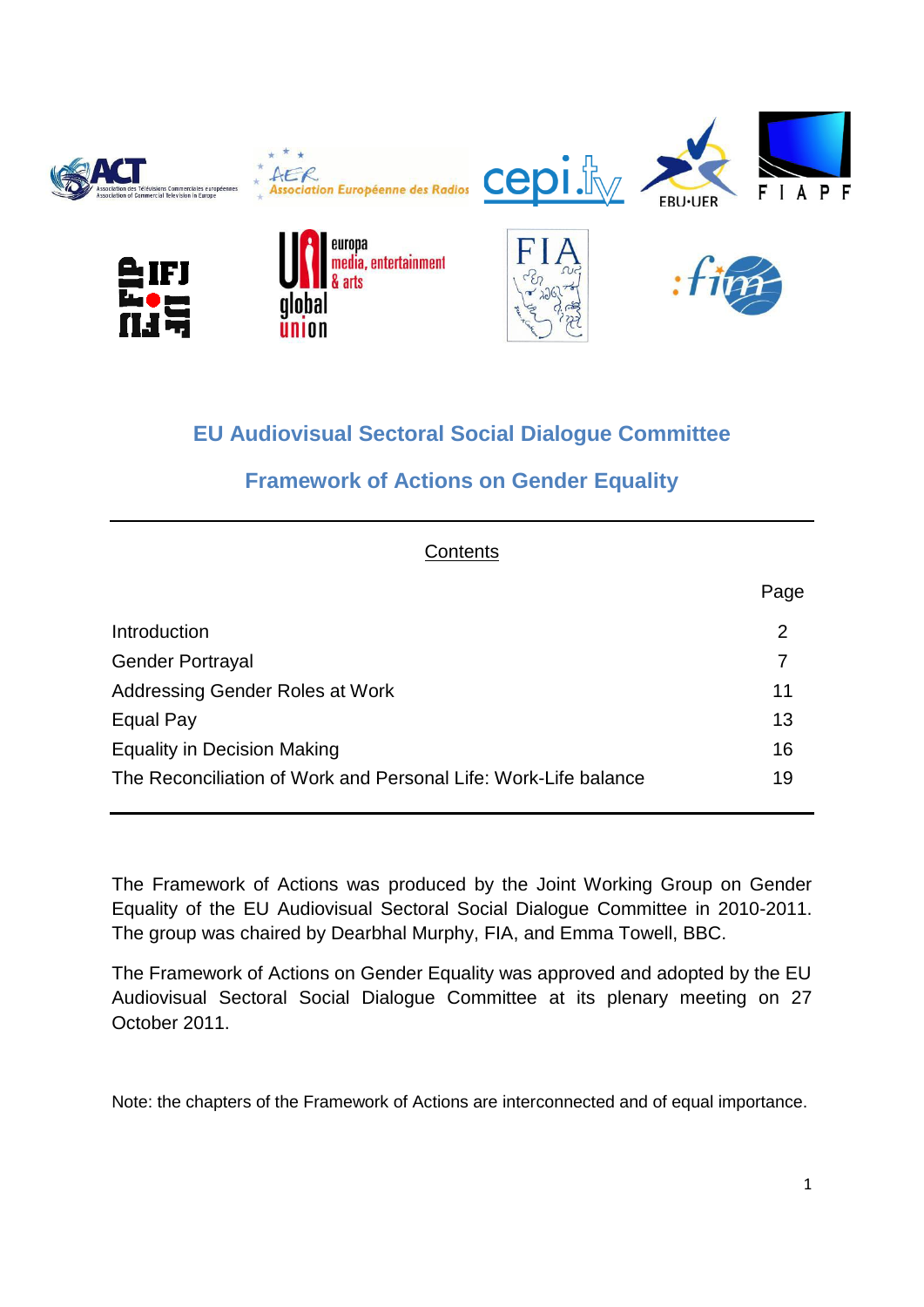## **EU Audiovisual Sectoral Social Dialogue Committee Framework of Actions on Gender Equality**

#### **Introduction** \_\_\_\_\_\_\_\_\_\_\_\_\_\_\_\_\_\_\_\_\_\_\_\_\_\_\_\_\_\_\_\_\_\_\_\_\_\_\_\_

#### **Introduction**

The social partners on the Audiovisual Social Dialogue Committee (AV SDC) are committed to gender equality and have a role to play in its enhancement within the sector. The AV SDC has adopted the Framework of Actions (FoA) set out in this document to respond to, complement and support the work carried out by the European Commission and European social partners in the field of gender equality and extend it within the audiovisual sector.

The social partners recognise that the causes of gender inequalities in the workplace are complex. They reflect and are part of the gender divisions which exist within families and society as a whole. The audiovisual sector is however more than just a workplace; it has a product which has the ability to influence and change family life and culture. This is a huge responsibility and one which the social partners treat very seriously as it requires balancing and respecting both the rights to equality and freedom from discrimination with freedom of expression in order to safeguard editorial freedom and contents creation.

The AV SDC has identified the priorities which it believes can enhance gender equality while balancing the fundamental rights. These are set out within the FoA. In this FoA, the European social partners put forward joint considerations and recommendations for actions to their affiliates, that will be reviewed as set out in the section "Actions and follow up" below.

Before examining the priorities, actions and follow up, it is necessary to place the FoA within the context of the authority for such actions, and the role of the AV SDC in the audiovisual sector.

#### **Authorities**

The European Union agrees on the fundamental importance of human values and equality of men and women. The European Charter of Fundamental Rights signed in December 2007 gives European citizens a catalogue of rights legally binding on the institutions and bodies of the European Union and on the Member States when they are implementing EU law<sup>1</sup>.

The Lisbon Treaty (December 2009) stipulates in article 2 that "The Union is founded on the values of respect for human dignity, freedom, democracy, equality, the rule of law and respect for human rights, including the rights of persons belonging to minorities. These values are common to the Member States in a society in which pluralism, non-discrimination, tolerance, justice, solidarity and equality between women and men prevail." Article 3 specifies that "(the Union) shall combat social exclusion and discrimination, and shall promote social justice and protection, equality between women and men, solidarity between generations and protection of the rights of the child. "

<sup>|&</sup>lt;br>1 European Union Charter of Fundamental Rights, 12 December 2007 (IP/07/1916): [http://www.europarl.europa.eu/charter/pdf/text\\_en.pdf.](http://www.europarl.europa.eu/charter/pdf/text_en.pdf)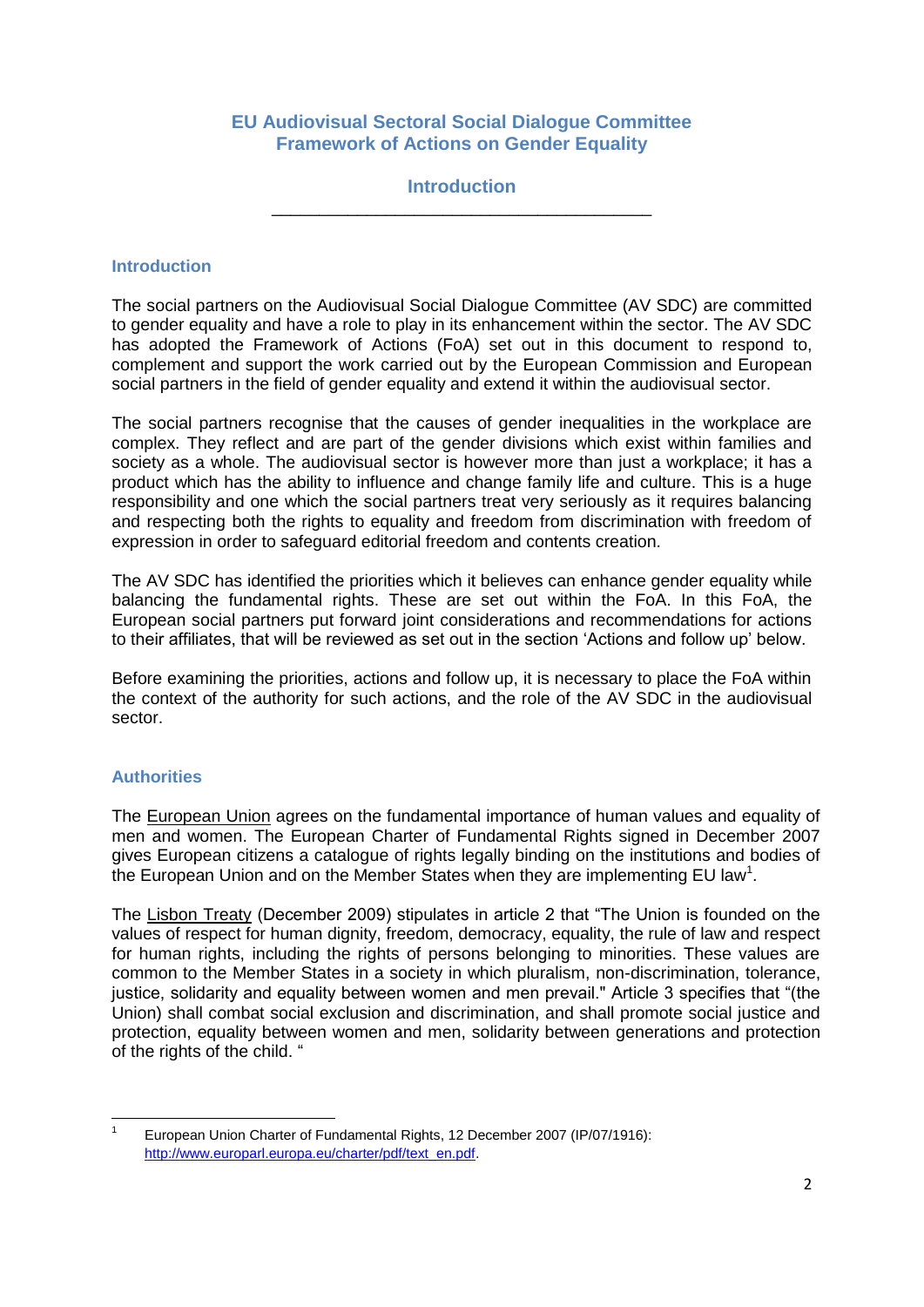The European Commission priorities on gender equality are set out in the Women's Charter<sup>2</sup> presented in March 2010 and the Strategy for equality between women and men (2010-  $2015$ <sup>3</sup> presented in September 2010. The Commission has in the past and is currently undertaking many initiatives in the field of gender equality. Many of these are set out on the Gender Equality $4$  pages on the EC Europa website.

The Audiovisual Media Services Directive<sup>5</sup> prohibits discrimination based on sex, age, racial or ethnic origin, nationality, religion, belief, or disability

The European Social Partners' Framework of Actions on Gender Equality dated 1<sup>st</sup> March 2005 sets out very clearly the issues surrounding this topic. The priorities identified in that document are the ones which the AV SDC FoA has chosen to address, plus a subject unique to the sector, gender portrayal.

The International Labour Organisation (ILO) in Convention 183 (15.06.2000)<sup>6</sup>, known as the Maternity Protection Convention, supports and promotes equality of all women in the workforce and the health and safety of the mother and child.

### **The Audiovisual Sector in the European Union**

The audiovisual sector is both a practical resource and a primary source of information and entertainment across the EU. It provides the people of the EU with film, radio and television programmes delivered across the whole range of spectrum. Because of this it has a special significance in the protection and promotion of fundamental freedoms and democracy across the Member States of the EU.

The audiovisual sector contains both public and commercial organisations. As underlined by the Audiovisual Media Services Directive, the EU audiovisual landscape is characterised by what has been described as "the dual system". The co-existence of public and commercial organisations creates a diverse range of programming. It contributes to media pluralism, cultural and linguistic diversity, editorial competition (in terms of content quality and diversity) as well as freedom of expression and the public's right to information.

In the EU over 1.2 million people are estimated to work in the audiovisual sector. Of this figure, just under half (46%) are women, 82% have employee status and 75% are working full-time. In 2000, the audiovisual sector in the EU embraced 13600 TV and radio enterprises, 3657 musical production enterprises and 40100 entities in the film production and video subsector, although there is some domination by conglomerate organisations<sup>7</sup>.

It is thus a significant industry in terms of employment and also one with great social and political importance in the EU.

 $\frac{1}{2}$ <http://eur-lex.europa.eu/LexUriServ/LexUriServ.do?uri=COM:2010:0078:FIN:EN:PDF>

<sup>3</sup> <http://ec.europa.eu/social/BlobServlet?docId=6568&langId=en>

<sup>4</sup> [http://ec.europa.eu/justice/gender-equality/index\\_en.htm](http://ec.europa.eu/justice/gender-equality/index_en.htm)

<sup>5</sup> Directive 2010/13/EU: [http://ec.europa.eu/avpolicy/reg/tvwf/index\\_en.htm](http://ec.europa.eu/avpolicy/reg/tvwf/index_en.htm)

<sup>6</sup> ILO C183 Maternity Protection Convention, 2000:<http://www.ilo.org/ilolex/cgi-lex/convde.pl?C183>

<sup>7</sup> Source: European Sectoral Social Dialogue, Recent developments (EC 2010): <http://ec.europa.eu/social/main.jsp?catId=329&langId=en&pubId=570&type=2&furtherPubs=yes>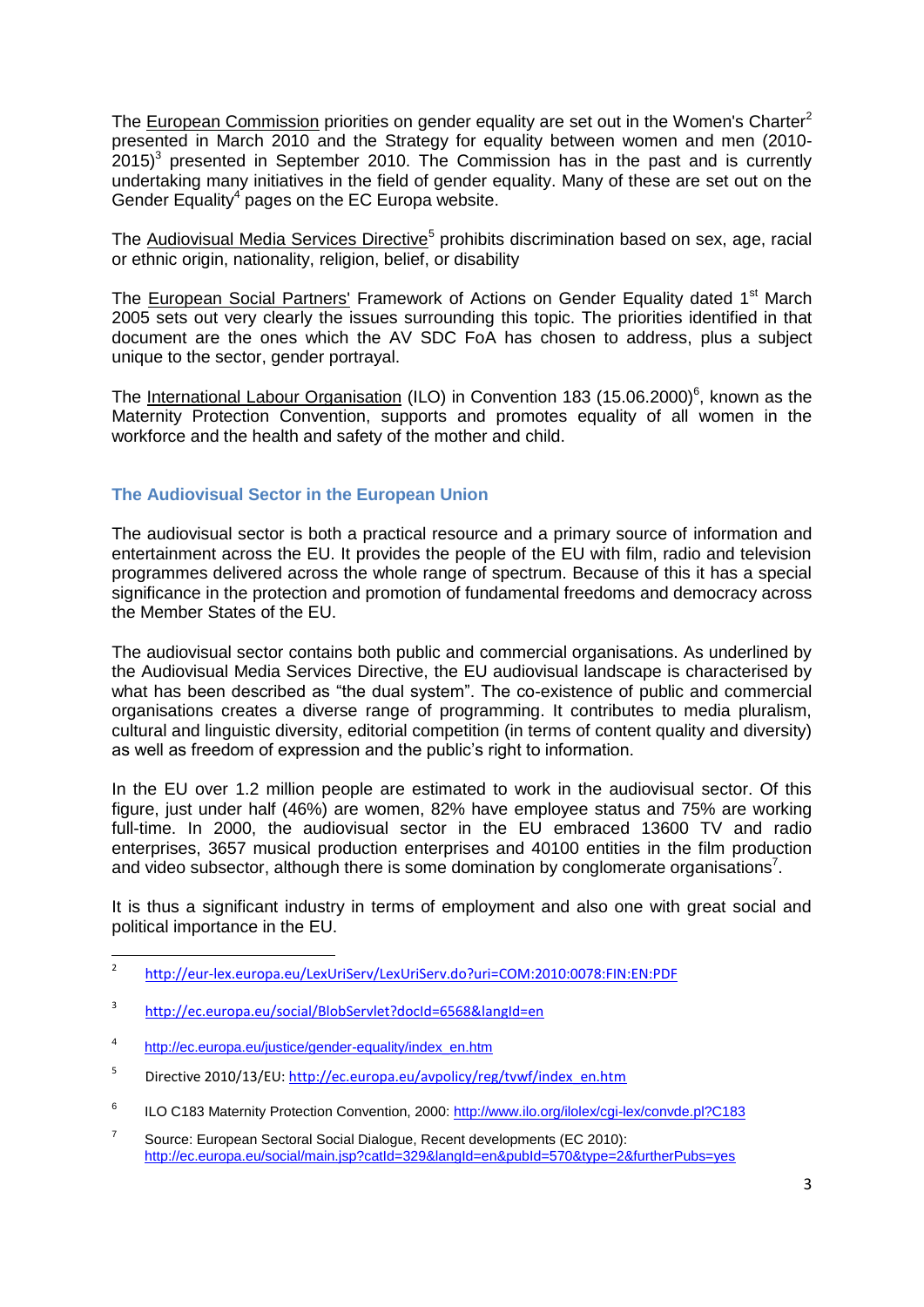There are many persons who work in a self-employed capacity within the audiovisual sector across a huge range of occupations. The nature of these may be incidental but in some cases may involve establishing a working relationship over a period of time. Therefore, the FoA also aims at addressing this reality.

## **AV SDC Equal Opportunities Statement**

The AV SDC used the occasion of its fifth anniversary in June 2009 to confirm its position with respect to equal opportunities.

The parties to the AV SDC believe that all persons working within the audiovisual sector in the EU have the right to:

- fair and equal treatment in their engagement, selection and promotion, and in carrying out their daily work;
- equality of opportunity in all occupational sectors and at all levels within organisations;
- equality of opportunity in terms of training, life-long learning and career development;
- $\bullet$  equal pay for equal work or work of equal value;
- a working environment that respects the rights of each individual, where colleagues treat each other with respect and which is free from bullying and harassment;
- a safe and healthy working environment;
- workplace standards which facilitate the reconciliation of work and family life.

This statement applies to all persons who work within the audiovisual sector, irrespective of their:

- gender, sexual orientation or marital status,
- ethnicity or nationality,
- religious belief,
- disability,
- $\bullet$  age.
- membership or non-membership of a trade union.

Following from this statement the AV SDC took the decision to set up a Working Group on Gender Equality.

#### **Mandate of the Working Group on Gender Equality**

At the Plenary meeting on  $4<sup>th</sup>$  December 2009, the AV SDC set up a Working Group on Gender Equality in order to further develop joint actions in this field and to enhance gender equality in the sector across the EU.

The Working Group was mandated to elaborate a framework of actions on gender equality in the audiovisual sector in the EU for adoption by the Committee. The Framework of Actions should focus on priorities in the following key areas: gender portrayal, equality of pay, equality in decision making, gender roles in the work-place, the reconciliation of work and private life. These are all areas identified in the AV SDC Equal Opportunities Statement.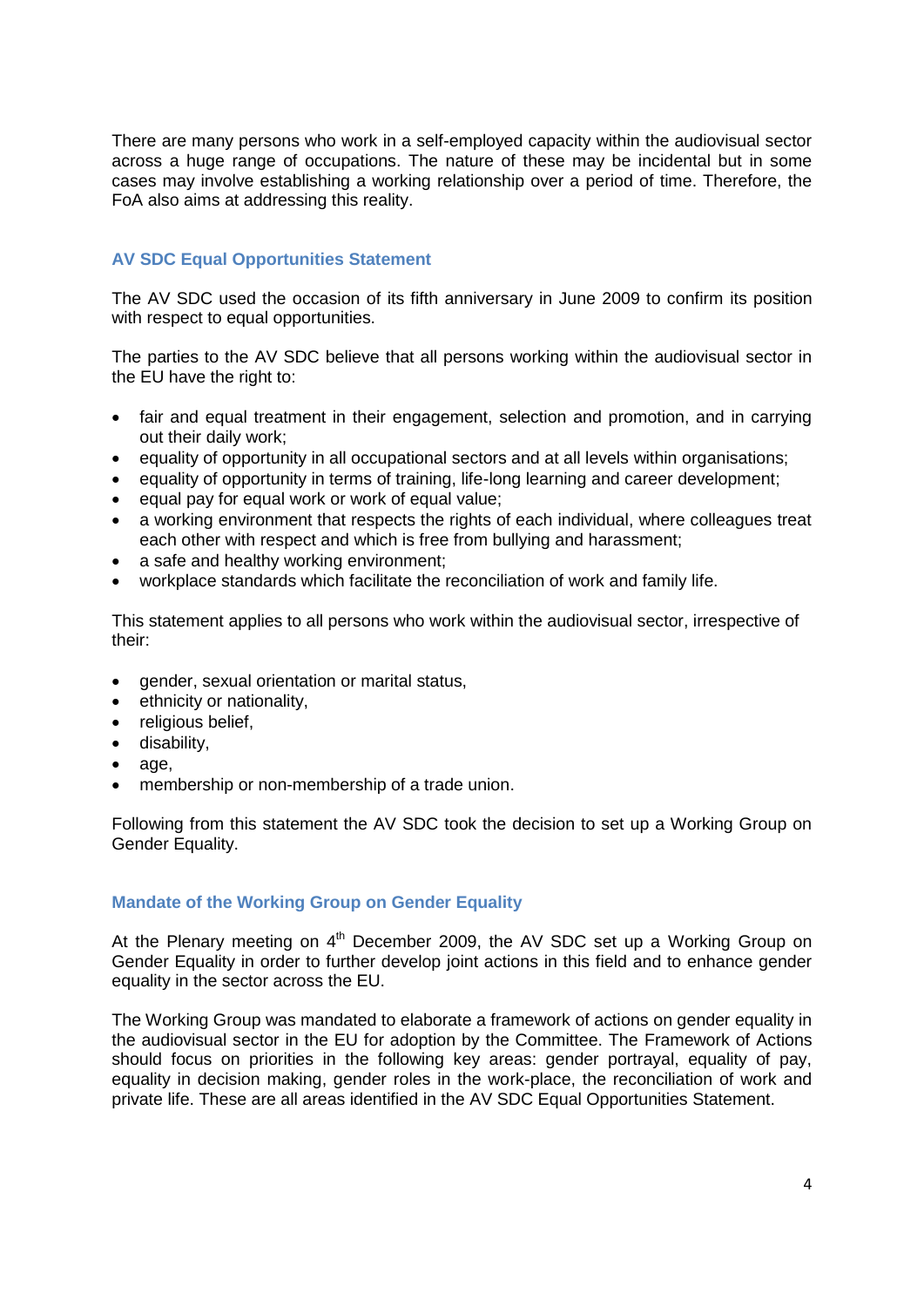#### **Priorities for Action**

The priorities set out in the mandate are interconnected and of equal importance. Although the FoA considers these in turn in the following pages, it is recognised that action to address the issues identified are best tackled in an integrated approach.

In drawing up the FoA the AV SDC recognises that there a number of issues which are important to the subject of gender equality and have a significance across all the key areas addressed in the FoA. They should therefore be clearly expressed in establishing the social partners approach.

#### **The case for equality**

In addition to equality being a fundamental right, there is a clear business case for equality at work. It is simply expressed - in order to thrive in a competitive environment, all organisations need to be able to attract and retain the most talented people to work for them.

Employers who are known to offer equal opportunities for all – and what that means in terms of, inter alia, pay, career development, work-life balance – will be the "employers of choice" and successful in these terms. In order to achieve these aims some organisations may find it appropriate to have a specific budget for equality policies.

Equality also leads to an improvement in employment opportunities for all those who have the talent to work in the audiovisual sector, thus enhancing the ability of the audiovisual sector to deliver content of quality and diversity.

#### **Bullying and Harassment**

The Commission Recommendation on the Protection of the Dignity of Women and Men at Work<sup>8</sup> positions Member States in particular to take preventive measures to combat bullying and harassment in the workplace.

The AV SDC acknowledges that the prevention of bullying and harassment in the workplace sits hand in hand with promoting gender equality and creating an inclusive working environment through which both women and men can achieve their full potential. The existence of bullying and harassment in the workplace is simply not acceptable. It can stifle employee creativity, performance and motivation which in turn can have a knock on effect on career progression and personal development.

The AV SDC considers therefore that tackling bullying and harassment is an important step in achieving gender equality. Non-inclusive organisational cultures can prevent equality in decision-making and work-life balance and can negatively impact on the gender pay gap and the non-stereotypical portrayal and inclusion of women on-screen and on-air. Against this context, individual organisations can take action to tackle bullying and harassment at the workplace alongside their work to achieve gender equality by taking important steps such as developing a bullying and harassment policy and including dignity at work clauses in collective agreements as well as taking the steps set out in the following sections of this Framework of Actions.

<sup>-&</sup>lt;br>8 92/131/EEC of 27 November 1991.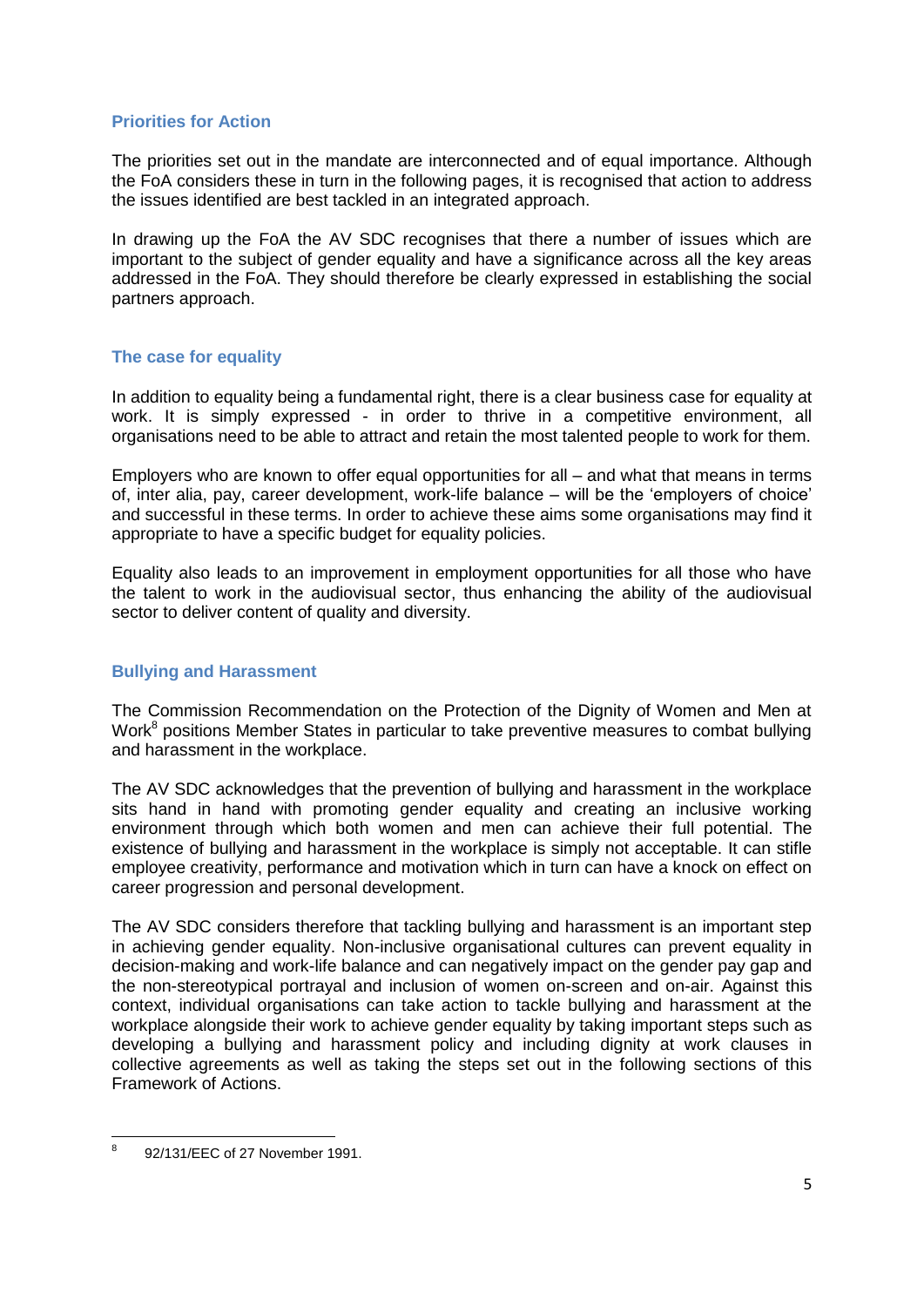#### **Equal opportunities for all**

This FoA specifically addresses gender equality. As set out in the AV SDC Equal Opportunities Statement, equality of opportunities should be afforded to all persons, irrespective of their protected personal characteristics.

Several correlations between gender and other protected personal characteristics have been identified and considered with care in the preparation of this FoA. For example, the 2008 study, 'Age, gender and performer employment in Europe', carried out by the FIA with the financial support of the EU, showed that depending upon a performers' gender, age affected many aspects of the employment conditions.

We recognise that the actions suggested by this FoA to address gender equality, inclusive of personal characteristics, can have positive cross-cutting outcomes for the diversity of the audiovisual sector as a whole. We would therefore encourage a similar approach to that outlined in this FoA across all protected personal characteristics for the benefit of all.

#### **Actions and follow up**

A Framework of Actions is one of the formal outcomes of the work of the social dialogue committees. It is classified as a "process oriented text" which means it must be followed up, and progress in implementing it must be regularly assessed.

#### Accordingly:

The social partners will promote this AV SDC Framework of Actions on gender equality among their member organisations.

After a period of one year from the adoption of the FoA the AV SDC Working Group on Gender Equality will reconvene to assess and evaluate developments and progress in the sector during the year. The Working Group will then report to the AV SDC and their evaluation may lead to a decision:

- to review the position after a further period of time, and/or
- to update the priorities within the framework of actions, and/or
- to assess whether or not additional action is required in any of the priority areas.

After a period of two years from the adoption of the FoA the AV SDC Working Group on Gender Equality will reconvene to consider commissioning an evaluation report on the implementation of the FoA in selected countries.

\_\_\_\_\_\_\_\_\_\_\_\_\_\_\_\_\_\_\_\_\_\_\_\_\_\_\_\_\_\_\_\_\_\_\_\_\_\_\_\_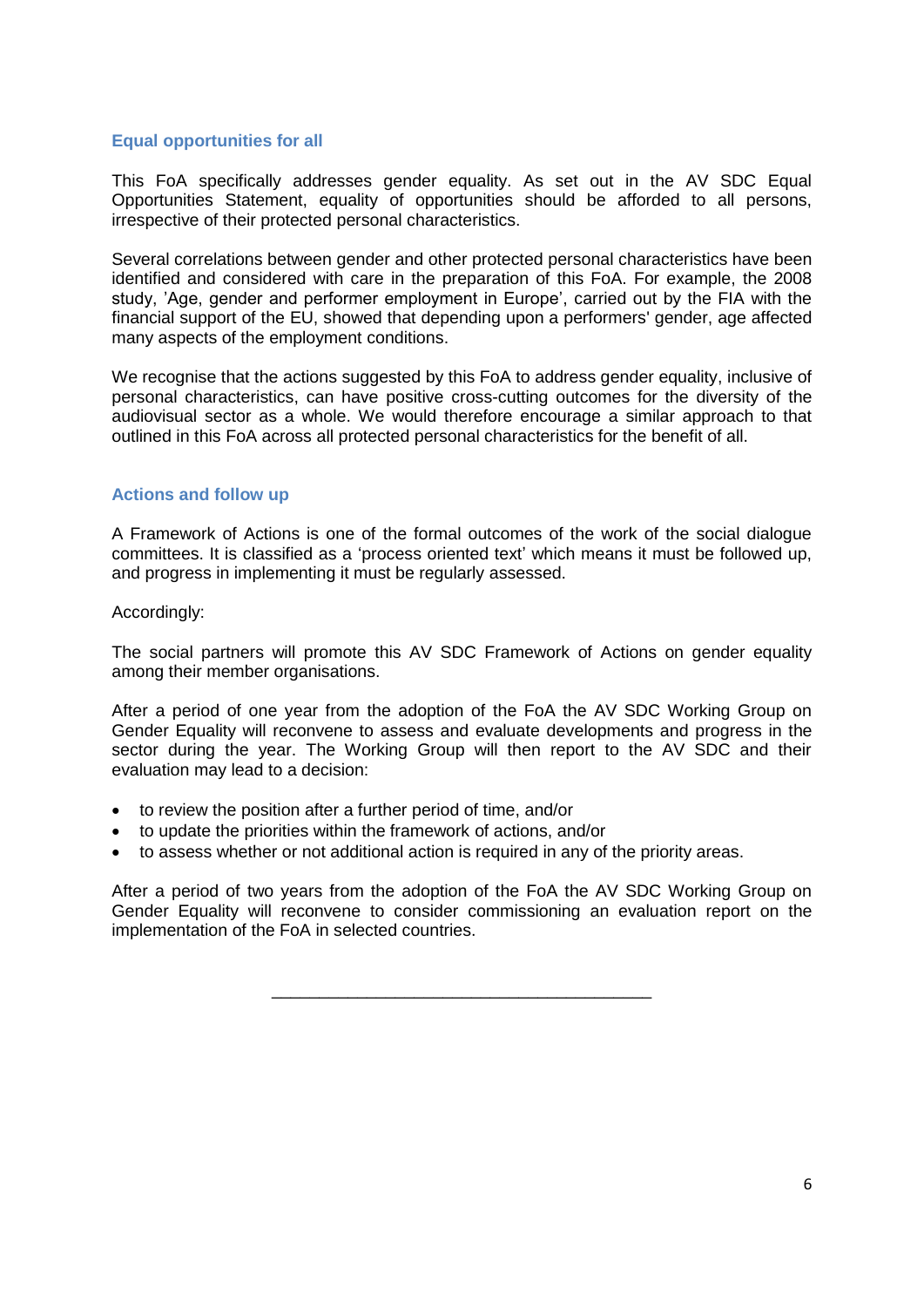### **Introduction**

When considering how the audiovisual sector can concretely develop and support gender equality, the issue of gender portrayal in audiovisual content must certainly be addressed. While working conditions and other workplace and work-life balance issues are naturally of vital importance in relation to equal opportunities, the audiovisual sector may also be instrumental in enhancing the perception of gender equality and diversity by European citizens.

In this section the social partners look at two fundamental freedoms in the EU:

- The right to dignity and freedom from discrimination;
- The right to freedom of expression.

In the AV sector we are deeply aware of these two fundamental principles – it influences our work and how we approach the issue of gender equality. Finding the right balance is a huge challenge but is one which must be addressed.

It is clear that the issue of gender portrayal is not something that solely applies to women. It is a concept that actually depends on an interpretation of the relationships between women and men. This interpretation is not fixed, but changeable. Evidence of changing views or interpretations of gender can be found throughout society – in politics, education, health care, business, media, and so on. Acceptance of the idea that men and women should have equal opportunities within society is a key principle in the EU and has led to the development of a significant body of European legislation in this area covering the areas of employment and training; social security and pensions; access to goods and services; professional, private and family life and implementing EU legislation.

In its on-going policy work in this area, the European Commission has also taken up the issue of stereotyping and gender portrayal in the media. The European Commission's Roadmap for Equality between Women and Men 2006-2010 [\(COM\(2006\)0092\)](http://ec.europa.eu/prelex/liste_resultats.cfm?CL=en&ReqId=0&DocType=COM&DocYear=2006&DocNum=0092) and the related impact assessment (SEC(2006)0275) foster the elimination of gender stereotypes in the media and propose as key actions to "support awareness-raising campaigns and exchange of good practices in schools and enterprises on non-stereotyped gender roles and develop dialogue with media to encourage a non-stereotyped portrayal of women and men".

An important step forward has been made with the adoption of the EU Audiovisual Media Services Directive<sup>9</sup>, adopted by the EU in 2007. The directive does not explicitly mention gender stereotypes, but it obliges Member States to ensure that audiovisual media services provided by media service providers under their jurisdiction do not contain any incitement to hatred based on sex (and race, religion or nationality). The directive further states that audiovisual commercial communications must not include or promote any discrimination

 $\circ$ Directive 2007/65/EC of the European Parliament and of the Council of 11 December 2007 amending Council Directive 89/552/EEC on the coordination of certain provisions laid down by law, regulation or administrative action in Member States concerning the pursuit of television broadcasting activities [\(http://eur-lex.europa.eu/LexUriServ/LexUriServ.do?uri=CELEX:32007L0065:en:NOT\)](http://eur-lex.europa.eu/LexUriServ/LexUriServ.do?uri=CELEX:32007L0065:en:NOT); revised in 2010 by Directive 2010/13/EU.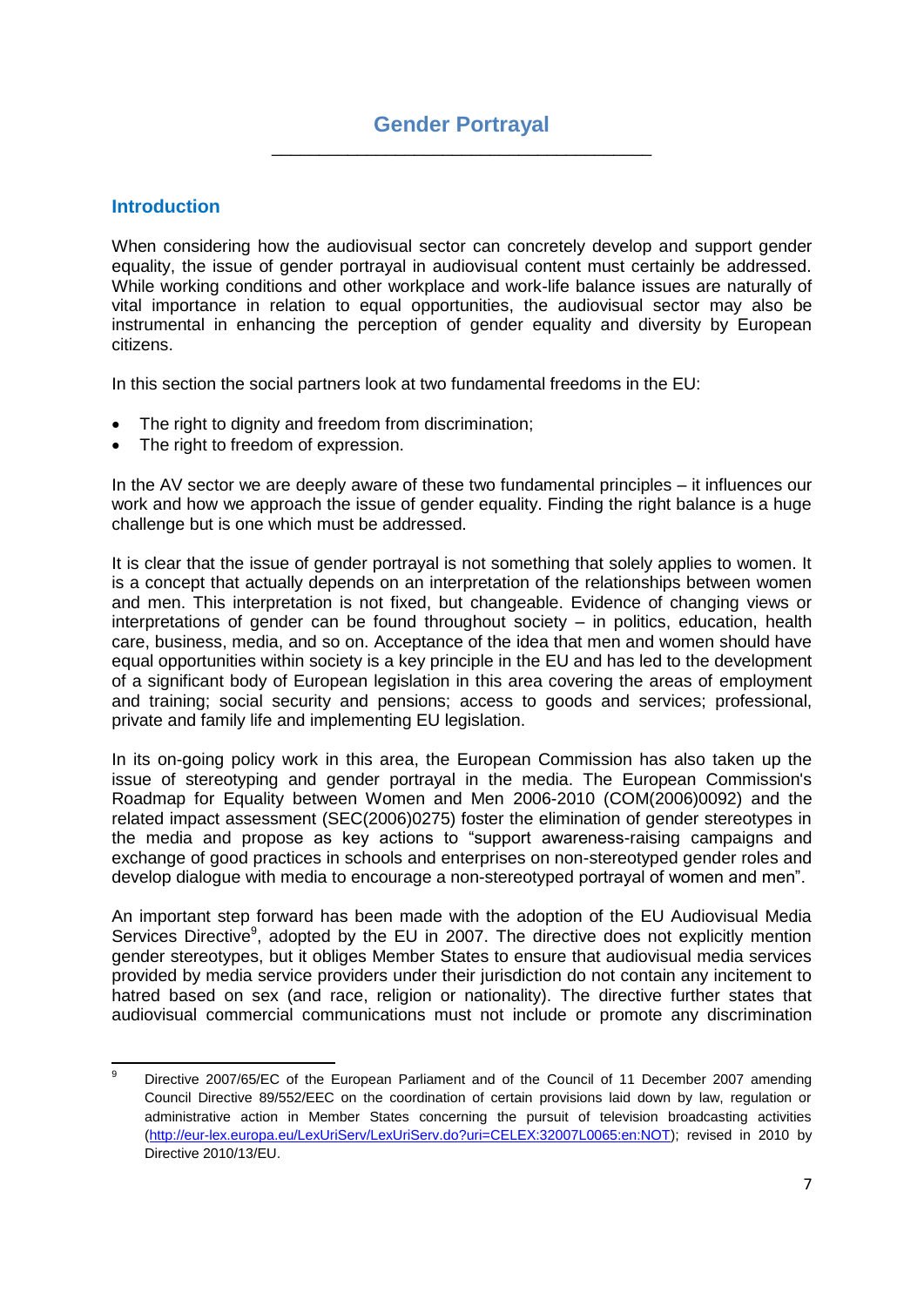based on sex (and racial or ethnic origin, nationality, religion or belief, disability, age or sexual orientation).

At international level, the challenge of gender stereotypes was addressed in the Declaration adopted at the United Nations Fourth World conference on Women in Beijing, 1995, which called on media owners and media professionals to develop and adopt codes or guidelines to promote a fair and accurate portrayal of women in the media.

The year 2010 saw the adoption of the report "Combating sexist stereotypes in the media" by the Council of Europe's Parliamentary Assembly (26<sup>th</sup> May 2010), and of the Opinion of the Advisory Committee on Equal Opportunities for Women and Men on "Breaking gender stereotypes in the media" (December 2010).

The use of gender stereotypes influences the public's perception of gender roles. For example, absence of gender balance and presence of ageism limit and reduce the role and experience of both genders and can be a real barrier to equal opportunities.

The version of reality created by the audiovisual sector comes into being during a production process which involves many choices; those of subjects, guests, script, plot, location, lighting, sound, camera angles and movements, editing, music, commentary, and so forth. Decisions on these and other issues influence the image of reality that reaches the audience. In this way, broadcasters, producers, programme makers, casting-directors and all those involved in the production chain contribute to how the world is seen by the audience.

In its consideration of gender portrayal, the social partners think a useful and valid distinction can be made between news, current affairs and factual programming on the one hand and creative content on the other. In relation to creative content there is a particular need to balance the arguments for gender equality in portrayal with the fundamental principle of free creative expression.

Women"s participation in the media and in television has been the subject of debate throughout much of Europe for at least 25 years. The early focus was on equal opportunities but more recently the discussion has also moved on to consider stereotypes and how to avoid them and how to show diversity. There is an on-going perception that, despite progress made, broadcast media do not always provide a fair and balanced representation of men and women. There is also a growing awareness that, in the light of an ageing population and audience and with the appearance of new and more individualised means of  $\frac{1}{2}$  access to audiovisual content, there is a business case for diversity<sup>10</sup> and gender equality.

The content produced by the audiovisual sector should serve to both reflect society and to foster and support fundamental principles. European social partners support fair and balanced gender portrayal while defending the fundamental principle of freedom of creative expression for film and broadcast creative content. Many of the European social partners represented in the AV SDC have undertaken useful initiatives in this regard in their specific areas. The Framework of Action on gender equality in the audiovisual sector offers a valuable opportunity to pool and exchange this experience.

The above principles, policies and legislative frameworks inform the suggested actions for social partners set out below. It is recognised that these suggested actions mainly address non-creative contents but they may also be relevant for the wider audiovisual sector as

 $10<sup>1</sup>$ Media 4Diversity Study from the European Commission, 2009. [http://www.media4diversity.eu/files/Media4Diversity\\_Publication\\_Web.pdf](http://www.media4diversity.eu/files/Media4Diversity_Publication_Web.pdf)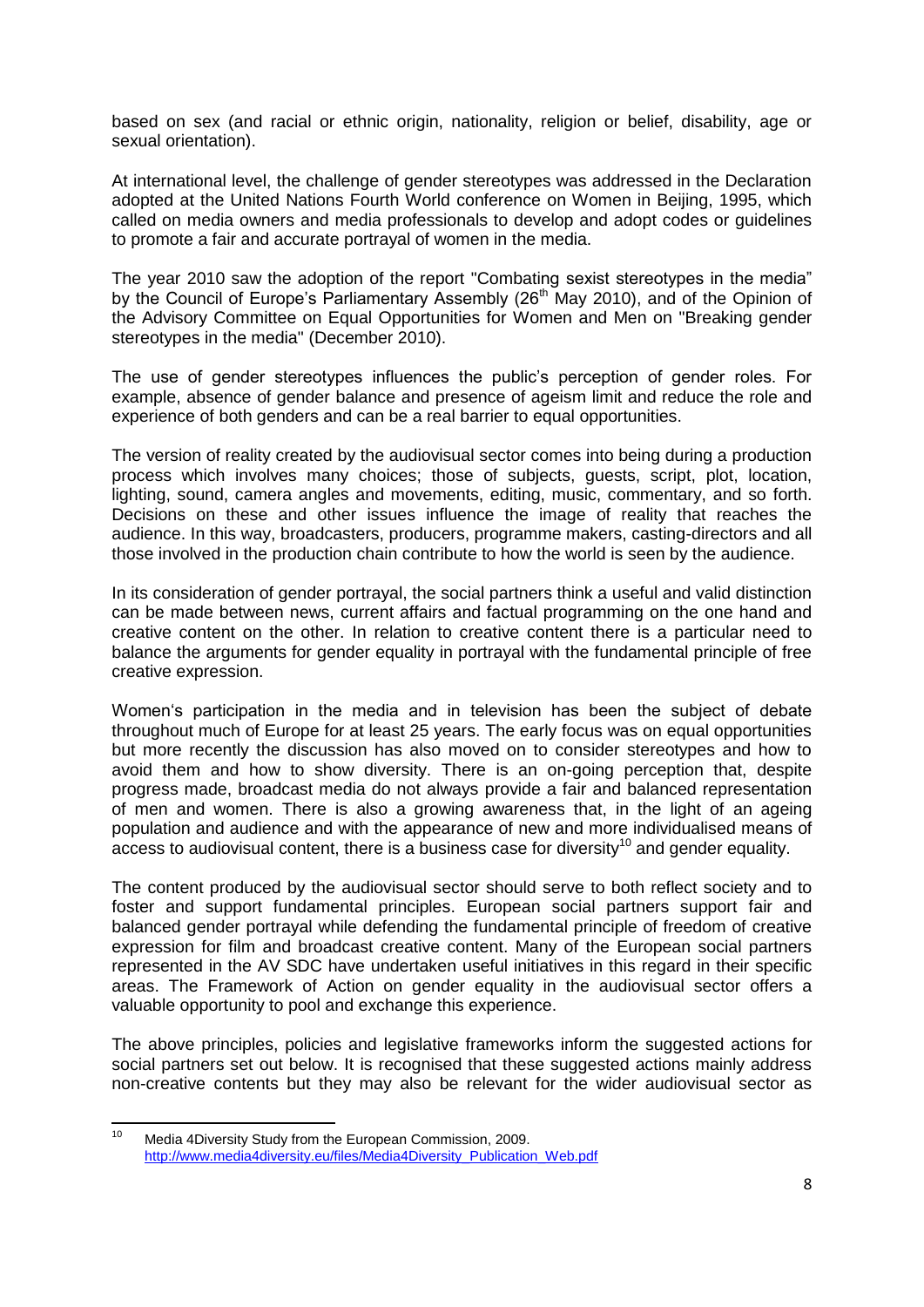pointed to in the 2008 Euro-FIA Study "Gender, Age and Performers Employment" funded by the European Commission. Within the radio and television sector, it is the broadcasters who make and commission programmes that have a particular responsibility in this regard.

# **Suggested Actions**

European Social partners recommend to their affiliates to protect gender portrayal through the making of audiovisual content.

### **1. Awareness, training and information provision**

It is key to highlight the importance of gender portrayal and awareness-raising is important to ensure proper engagement with the issue.

- Training for managers and production executives as well as staff (both male and female) and future professionals is an important way of raising awareness and fostering commitment. Such training could be jointly developed and managed by social partners.
- A review of existing gender policies adopted in the sector; for example, codes of conduct, editorial guidelines, and collective agreements.
- Development of joint toolkits (such as gender "check-lists").

### **2. Mainstreaming a gender-sensitive approach to gender portrayal**

Mainstreaming involves ensuring that gender perspectives and attention to the goal of fair and balanced gender portrayal are maintained across all activities – policy development, research, resource allocation and planning, implementation and monitoring of programmes and projects. Mainstreaming is not an end in itself but an approach and a means to achieve the goal of gender equality. It recognises both the fundamental rights about which we are concerned – the right to dignity and to freedom of expression.

Some areas for action include:

- Developing a strong editorial policy may be one way of approaching this in the context of broadcasters. Editorial policy has a direct effect on the commissioning process, for example, in the "pitches" requested and TV productions commissioned by broadcasters.
- Programme Reviews is another useful tool in the broadcasting context. When specific programmes are chosen to be discussed by the senior managers, channel controllers, programme commissioners and executive producers, such reviews should have gender and diversity as standing items.
- Mainstreaming the issue of fair and balanced gender portrayal generally involves ensuring that consideration of this issue is automatically and inherently built into all aspects of the production process; subjects, guests, script, plot, location, lighting, sound, camera angles and movements, editing and commentary, as appropriate.

### **3. Positive Action**

This involves setting out quantitative and qualitative positive action plans to achieve concrete change in terms of gender portrayal.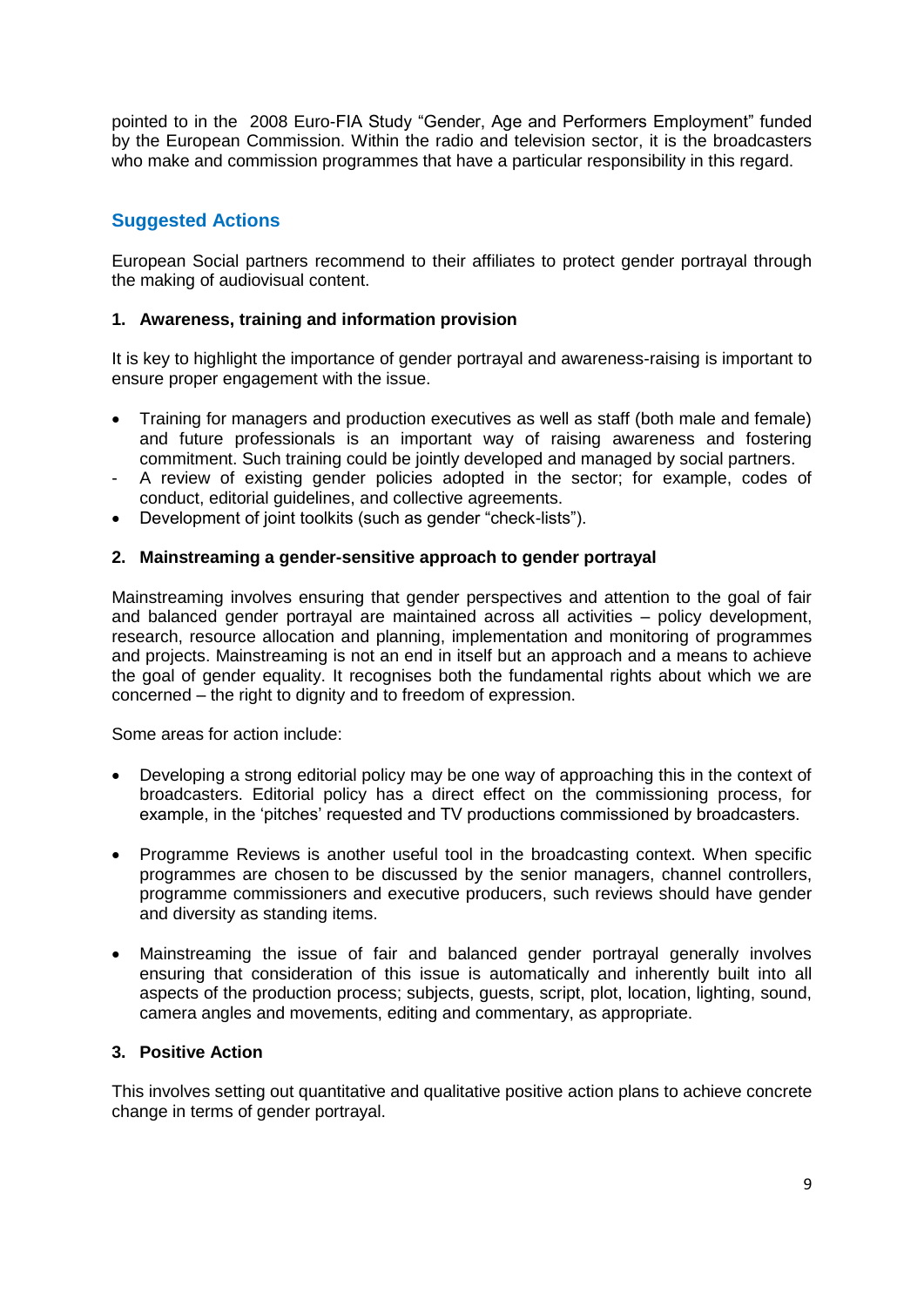- Gender Equality Plans: in some European countries employers have a legal obligation to draw up three year action plans in this area and apply them. In others, such actions may be voluntary. For employers working in broadcasting, it is important to ensure that such plans take in the issue of gender portrayal and set out what measures are being adopted.
- Formal adoption and application of relevant charters and codes on gender equality.
- Development of gender sensitive indicators in the media, as they exist in other sectors, to evaluate the place and role of women and men, develop a gender vision in the sector and improve the capacity requirements to meet the objectives set in the Beijing platform for action. These indicators will contribute to making broadcasters accountable towards their gender policies.

# **4. Monitoring**

Without monitoring and follow-up, commitments to ensuring fair and balanced gender portrayal may be ineffective, if not meaningless. It is recommended that broadcasters ensure that they have the means to monitor gender portrayal in their output.

\_\_\_\_\_\_\_\_\_\_\_\_\_\_\_\_\_\_\_\_\_\_\_\_\_\_\_\_\_\_\_\_\_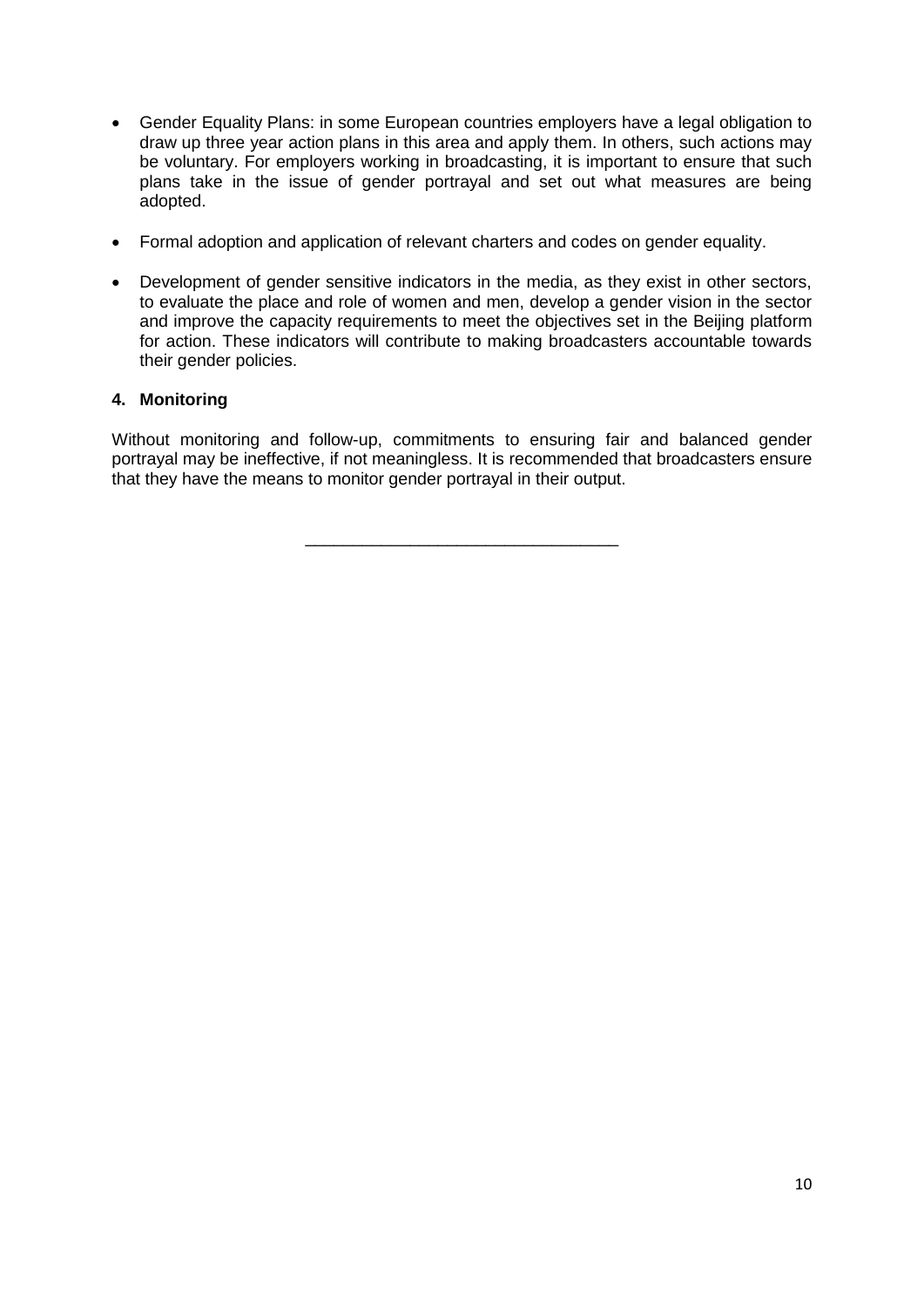### **Introduction**

Traditional gender roles continue to have a strong influence on the division of labour between men and women at home, in the workplace and in society at large. Although it is not the role of the social partners to interfere with private life, social partners do have a role to play in addressing gender roles in employment and in the workplace. In addition, as we see in the section on "Gender Portrayal", the audiovisual sector has a real influence on the lives of all persons across the EU.

Despite women's employment rates having increased significantly in the last thirty years, this has not occurred equally in all sectors and occupations. Occupational segregation continues; women still tend to be over-represented in roles traditionally occupied primarily by female employees and be under-represented in roles traditionally occupied by male employees which in turn impacts on equal pay. In addition, occupational segregation continues to exist in decision making roles within professions and occupations. We have highlighted these aspects in the sections on "Equality in Decision making" and "Equal Pay" and additionally addressed the importance of the audiovisual sector in presenting women fairly in work and society in the section on "Gender Portrayal".

Breaking down cultural barriers to ensure that women and men follow a more diverse range of careers and to encourage their participation across the labour market is a complex task given the numerous socio-economic factors to be taken into consideration. It is nevertheless crucial to make sure that this takes place in order to achieve occupational gender equality in the audiovisual sector. Many organisations in the audiovisual sector do reflect on the influence cultural attitudes and gender roles have at the workplace. They check their internal practices and policies in order to ensure that they can attract and retain in their employment the most talented men and women.

There is also a good business case for taking action. EU countries will face a skills shortage in future and it will therefore become even more crucial to attract women, in particular, into a more diverse range of occupations at all levels, including those roles traditionally occupied by men.

# **Suggested Actions**

The Social Partners on the AV SDC recommend to their affiliates in the audiovisual sector that they contribute to the general commitment to break down occupational segregation for both women and men. This can be done in a number of ways depending upon organisation size and the environmental context within which they operate. Note that the following suggestions can equally be applied to men where they are under-represented.

- Looking at recruitment, promotion, and selection processes to ensure they are gender neutral and reach and consider all potential applicants.
- Looking at the way in which job titles and job descriptions are formulated to ensure that they are gender neutral.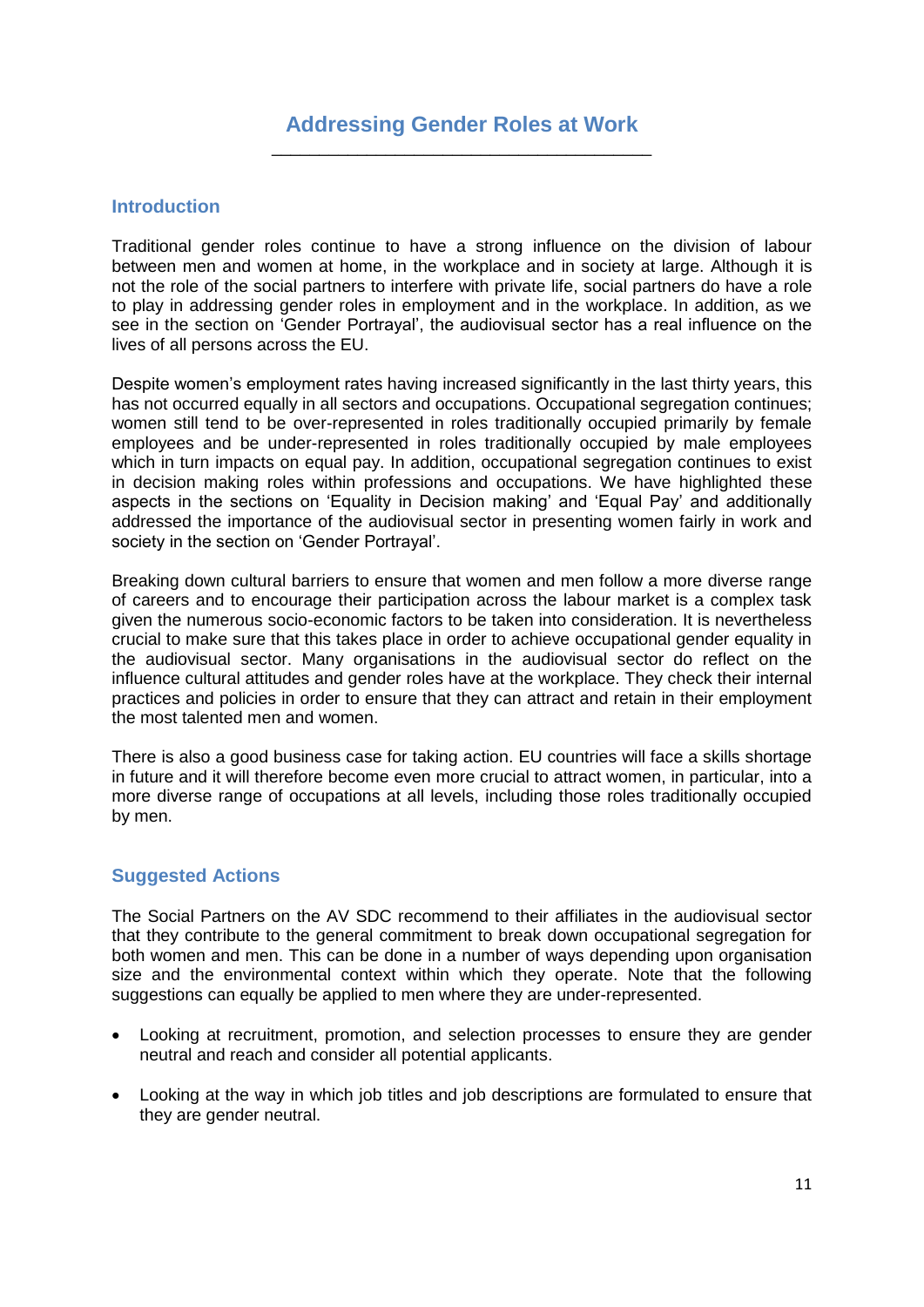- Ensuring training and development programmes are gender neutral and available across the workforce.
- Working on cooperation programmes with public and/or education authorities to raise awareness on labour market needs.
- Providing non-stereotyped careers information and participating in career fairs.
- Developing graduate schemes in partnership with universities to increase the feed of female graduates into occupations that continue to have an under-representation of female employees.
- Making a positive effort to attract women into those technical roles and professions where they are under-represented – this can also help address skills shortages.

Examples of practical tools to do so include:

- Encourage women to apply for and take up apprenticeships in technical and scientific professions;
- Send women engaged in technical occupations as 'ambassadors' into schools and colleges to inform and raise awareness of young women about opportunities in technical professions;
- Undertake targeted attraction activities of professional women in technical roles during technical recruitment processes;
- Wherever possible advertise job opportunities clearly and widely to reach out to potential female applicants.
- Reviewing measures to ensure better reconciliation between work and private life.
- Training managers on the benefits of diversity management and make them accountable for the implementation of the organisation's diversity policy. Encouraging competence development for adults to allow men and women to evolve in their careers throughout life and to address deficits created by the structure of the education system in the past.

Examples of practical tools to do so include:

- Ensuring transparency and transferability of competences and qualifications;
- Promoting participation in further education and training and lifelong learning.

\_\_\_\_\_\_\_\_\_\_\_\_\_\_\_\_\_\_\_\_\_\_\_\_\_\_\_\_\_\_\_\_\_\_\_\_\_\_\_\_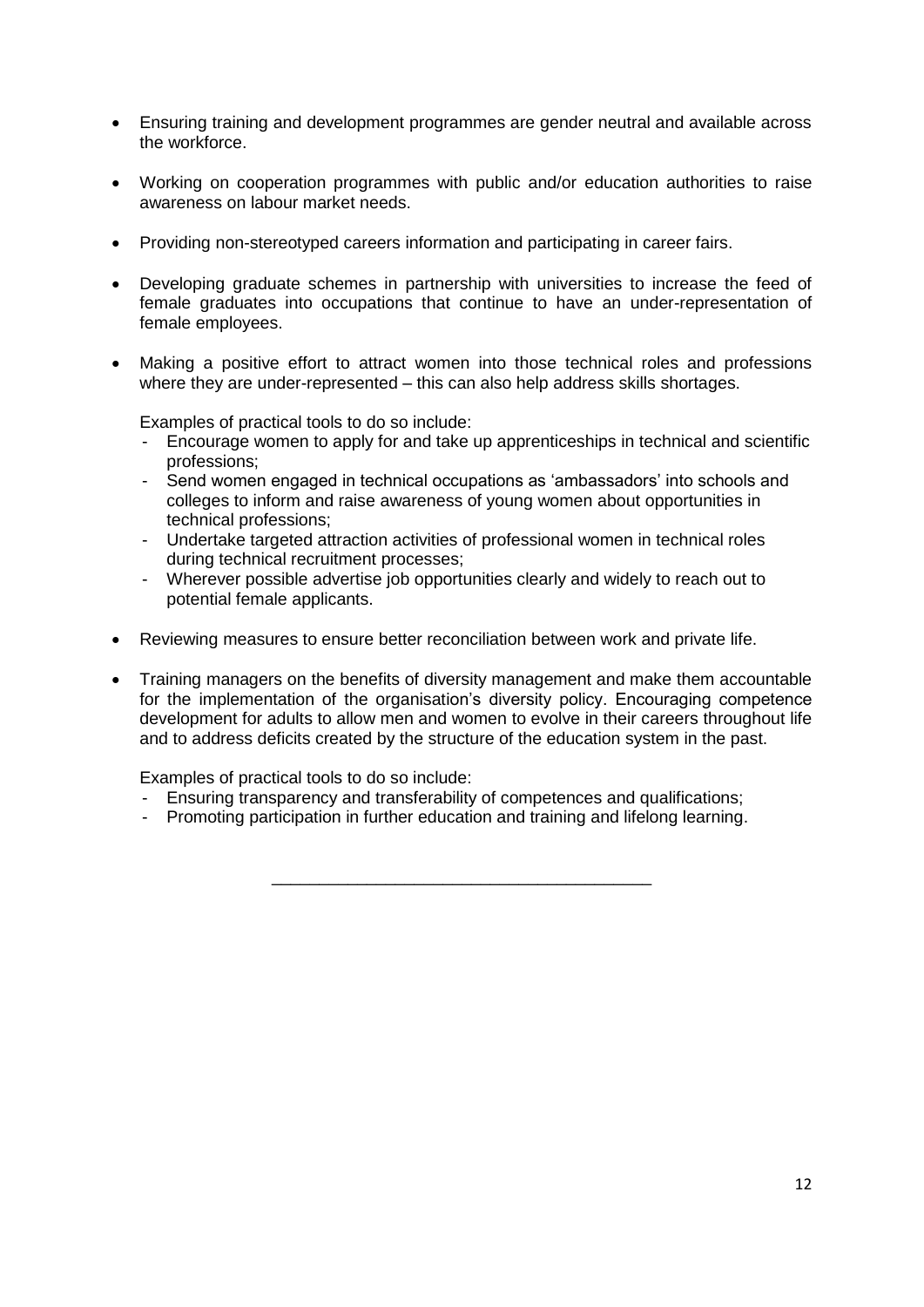### **Introduction**

Article 157 of the Treaty on the Functioning of the EU (TFEU) lays down the principles of the right to equal pay for equal work or work of equal value for female and male workers. This principle was introduced in the European Treaties early on. Today, EUROSTAT statistics show that there is still a significant gender pay gap across the EU. The European Commission underlines that one of the main causes is the way women's competences are valued compared to men's. The Commission further assesses that jobs requiring similar skills, qualifications or experience tend to be less well paid and undervalued when they are dominated by women rather than by men. Finally, the Commission stresses that the evaluation of performance, and hence pay level and career progression, may also be biased in favour of men.

The Framework of Actions on Gender Equality of the ETUC, BUSINESSEUROPE, CEEP and UEAPME underlines that social partners of all Member States have a clear obligation to ensure that the pay systems they put in place do not lead to pay discrimination between women and men. European social partners believe that the joint commitment of social partners at all relevant levels is key to tackle the gender pay gap.

In the audiovisual sector, social partners have started to tackle the issue of gender pay gap in various ways and at various levels including collective bargaining. In surveys carried out within European social partner organisations on equality between men and women the issue of equal pay has come up repeatedly. Among the various issues surfaced in collective bargaining and the surveys are: information and awareness, jobs structures (e.g. job descriptions, classifications), remuneration schemes and career development policies and training.

The AV SDC has started to exchange information and experiences across Member States and decided to include this important issue within its work for elaborating a joint framework of action on equality.

The European framework of action in the audiovisual sector is a tool for European social partners to work together toward the common objective to ensure equal pay for female and male workers in the sector and to promote equal pay policies across EU Member States.

# **Definitions**

"Pay" means the ordinary, basic or minimum wage or salary and any other consideration, whether in cash or in kind, which the worker receives directly or indirectly, in respect of his employment, from his employer (Art. 157 TFEU).

"Equal pay" means that pay:

- for the same work at piece rates shall be calculated on the basis of the same unit of measurement;
- for work at time rates shall be calculated on the same basis (i.e. seniority, relevant qualifications, performance, experience, etc.).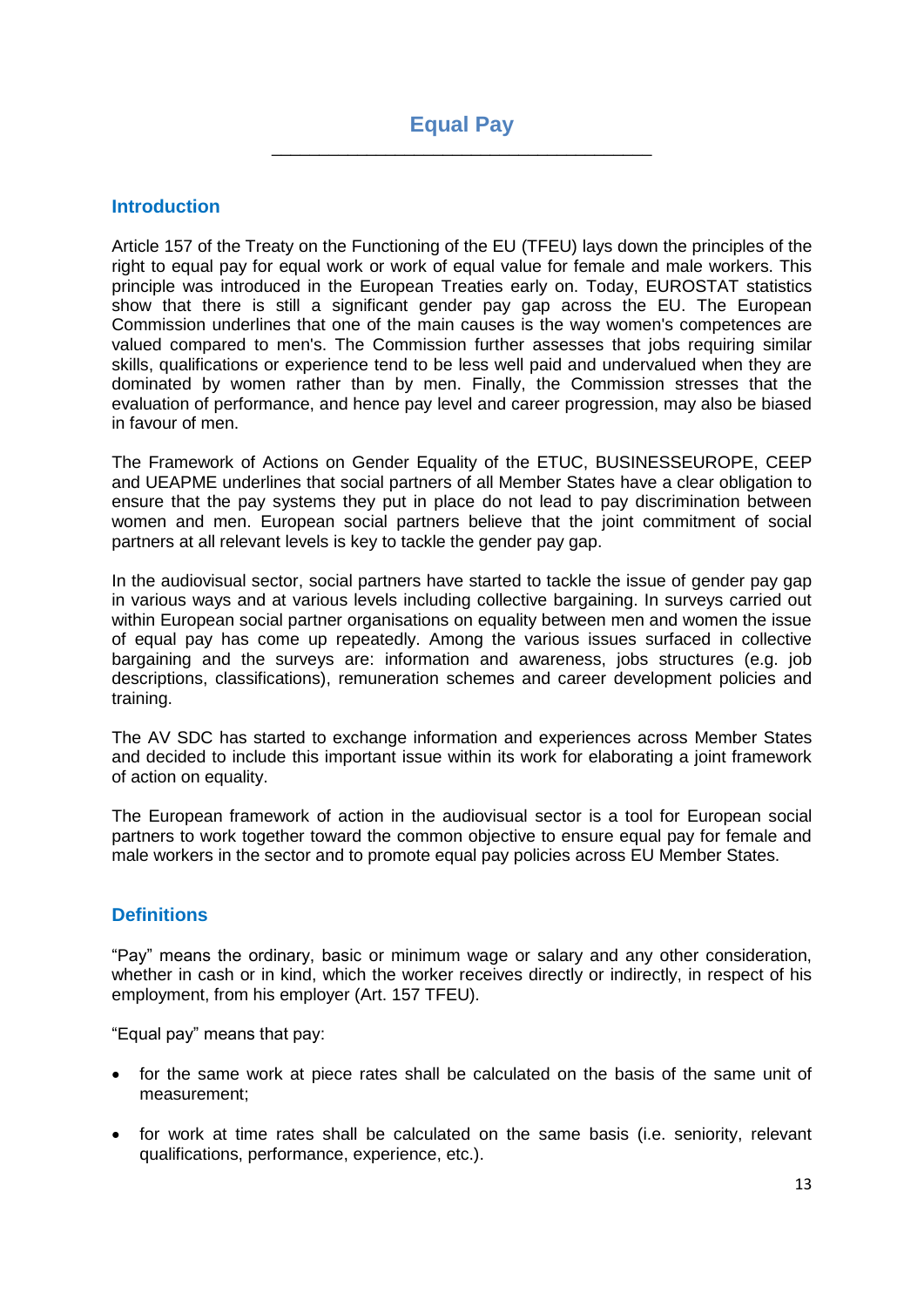# **Joint Considerations**

The following elements are key to tackling the gender pay gap (non-exhaustive):

- Raising awareness among companies and workers;
- Information and regular assessment of the gender pay gap in each work place;
- Ensuring there is top management commitment to equality of pay;
- Review and possible adaptation of human resources policies and procedures;
- National or sectoral or company collective agreements or framework agreements;
- Training of social partner representatives;
- Ensuring employers recognise that those who are known for their equal pay policies become employers of choice.

### **Joint Recommendations**

The AVSDC recommends that social partners in the sector undertake actions to:

- 1. Raise awareness among companies and workers on the issue of gender pay gap:
	- Elaborate and distribute information material on equal pay and provisions of equality laws and policies;
	- Organise seminars for human resources professionals and others at various levels;
	- Exchange information and regularly assess the gender pay gap in each workplace;
	- Get better understanding of factors behind pay gap in the audiovisual sector.
- 2. Review and possibly adapt human resources policies and procedures:
	- Elaborate and implement equal pay action plans including aspects such as:
		- aender neutral remuneration systems:
		- specific aspects of salary evolution (e.g. adaptation of salary after return from maternity leave);
		- adaptation of job classification systems;
		- measures to eliminate segregation;
		- non-discrimination in evaluation systems.
- 3. Within existing national or sectoral or company collective agreements or framework agreements:
	- Negotiate and review specific chapters on equality and equal pay in collective agreements or in separate framework agreements;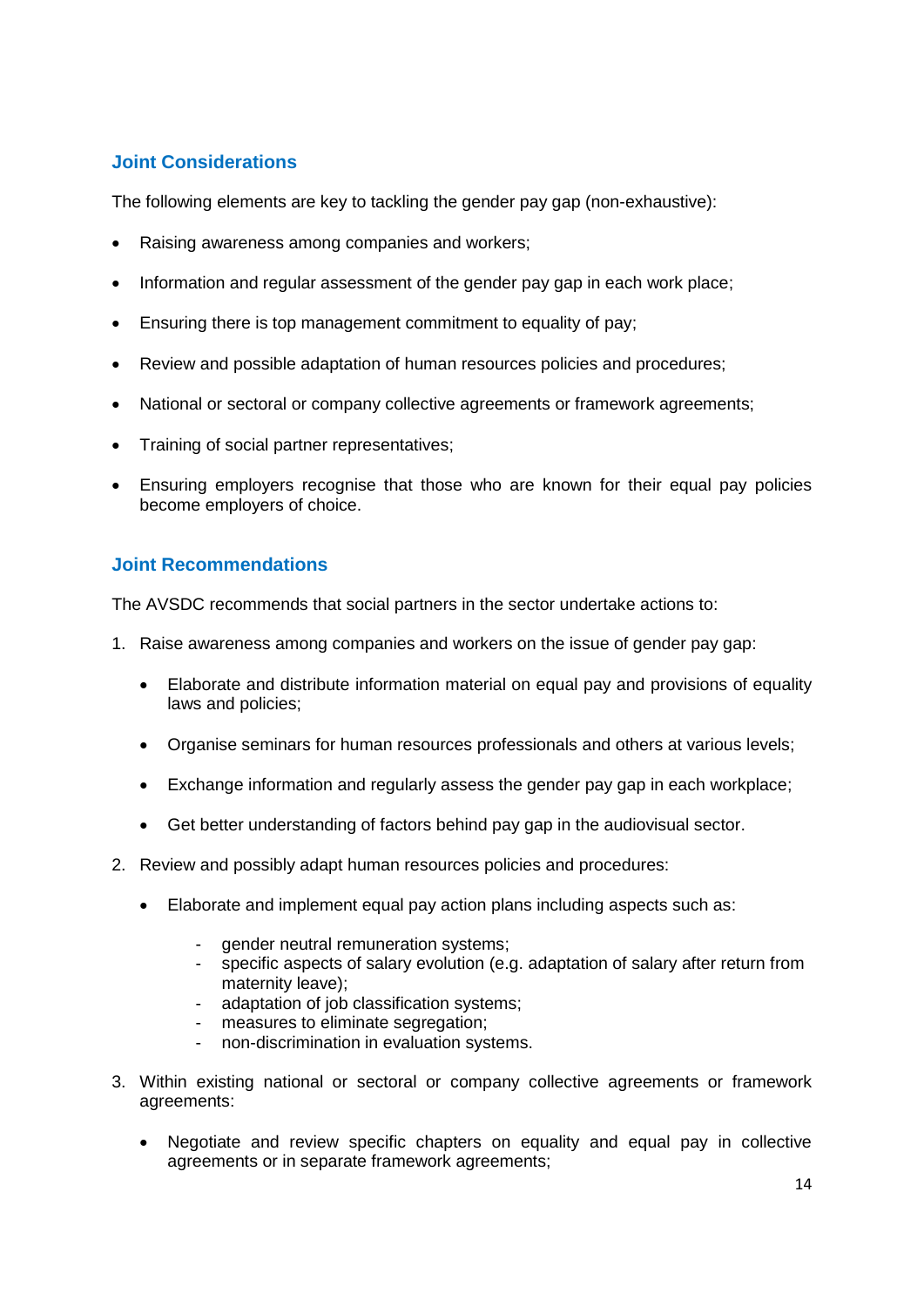- Ensure that women are involved in these processes;
- Ensure that negotiators are trained on equal pay;
- Mainstream the gender pay gap issue into all aspects of bargaining discussions.
- 4. With respect to training of social partner representatives:
	- Develop toolkits to give background information to negotiators in collective bargaining processes;
	- Provide training courses on equality legislation and policies for HR departments and negotiators.

\_\_\_\_\_\_\_\_\_\_\_\_\_\_\_\_\_\_\_\_\_\_\_\_\_\_\_\_\_\_\_\_\_\_\_\_\_\_\_\_\_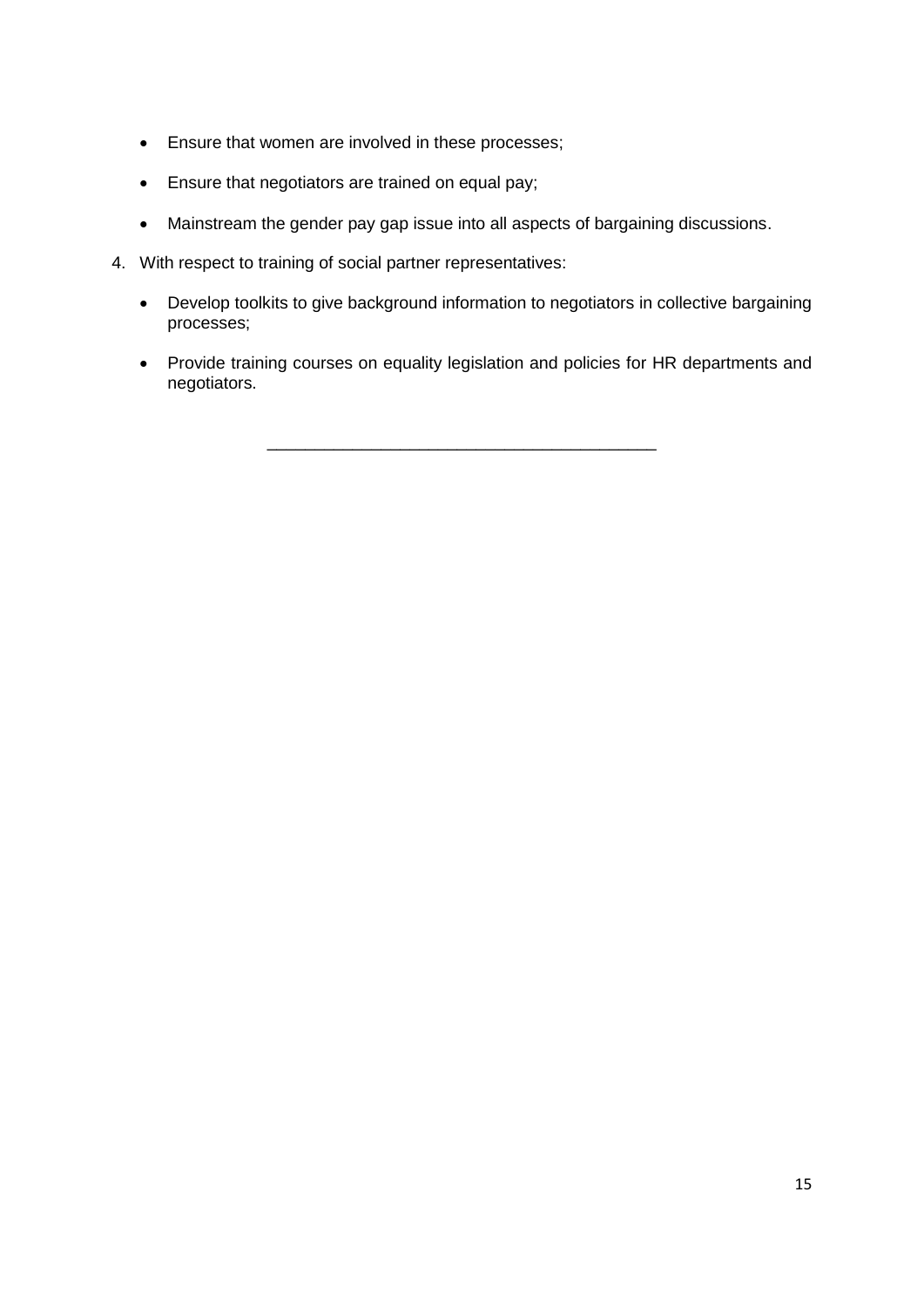# **Equality in Decision Making** \_\_\_\_\_\_\_\_\_\_\_\_\_\_\_\_\_\_\_\_\_\_\_\_\_\_\_\_\_\_\_\_\_\_\_\_\_\_\_\_

#### **Introduction**

More women than ever are working in the audiovisual sector. However, the percentage of women holding decision making positions remains low.

The AV SDC recognises that gender equality in decision making in the audiovisual sector is a key ingredient to delivering equity in pay, addressing portrayal and gender stereotyping, delivering equality of opportunity in the workplace and establishing work-life balance. It also enables relevant and quality decisions.

Equality in decision-making extends beyond gender equality at Executive Board or Senior Manager level and touches all roles that have key decision-making responsibilities.

### **Legislative basis for equality in decision-making**

In 1995, the Beijing Platform for Action denounced the lack of achievement of full participation of women in decision making positions. It stated in particular that "until women participate equally in both the technical and decision-making areas of communications and the mass media, including the arts, they will continue to be misrepresented and awareness of the reality of women's lives will continue to be lacking".

Article 11 of the Convention on the Elimination of All Forms of Discrimination against Women (CEDAW) states that women shall have the same rights as men with regards to employment opportunities including the application of the same criteria for selection in matters of employment.

Promoting equal participation for women and men in decision-making is also a key priority of the EC's Strategy for equality between women and men 2010-2015 $^{17}$ .

#### **Important Questions for Employers**

Organisations within the audiovisual sector considering the issue of gender equality in decision-making should reflect on the following core questions that will support them to consider whether their organisation enables equality in decision-making:

- 1. What is the representation of women and men at Executive Board, Senior Manager and other key decision-making positions?
- 2. Are there patterns of representation in positions that are stereotypically female or male?
- 3. Do women and men have equal access to the same or similar positions?
- 4. Do women and men have equal access to promotion opportunities?

 $11$ <sup>11</sup> <http://ec.europa.eu/social/main.jsp?catId=89&furtherNews=yes&langId=en&newsId=890>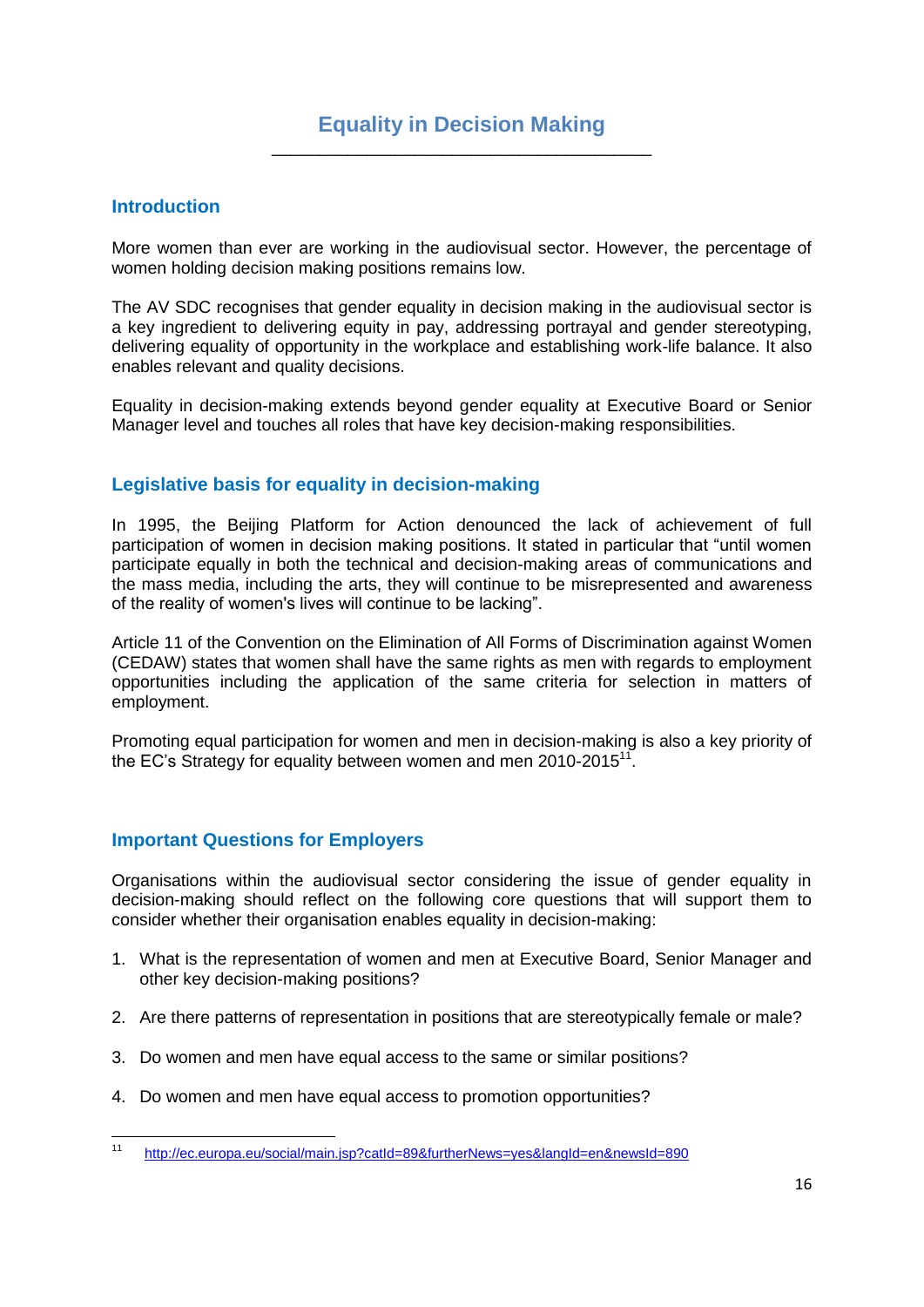- 5. Has the organisation developed equal opportunity policies?
- 6. Are women and men equally enabled to access development and training opportunities across all roles that will support them to secure promotion?
- 7. Does the organisation offer flexible working to both women and men?
- 8. Does the organisation offer facilities or support for parents with caring responsibilities?
- 9. Has the organisation implemented measures to sustain equal pay?

# **Ideas for Action**

It is suggested that organisations in the audiovisual sector should undertake the following activity in order to improve gender equality in decision-making within their own organisation.

# **General Action**

- Implement employment monitoring by gender that can be analysed by position, grade or level and by decision-making responsibility. A regular position mapping exercise that is shared with key stakeholders would enable awareness-raising.
- Recruit on merit adopt clear and transparent recruitment strategies that include antidiscrimination clauses.
- Implement employment monitoring by gender for the recruitment and promotion processes and their outcomes.
- Job opportunities should be advertised where possible and gender neutral selection criteria used.
- Implement employment monitoring by gender to enable a review of the take up of Learning and Development opportunities.
- Engage executive managers and unions as appropriate to tackle any perceived or actual inequality in decision-making roles, using any monitoring data gathered.
- Understand the take up and impact of flexible working arrangements on women and men.
- Review whether organisational culture is enabling or prohibitive in relation to organisational networking opportunities for both women and men.
- Check that policies, processes and provisions are inclusive and transparent.

# **Specific Action**

*Training* – develop gender aware training for recruiters, those responsible for making promotion decisions and line managers who authorise career development opportunities for employees.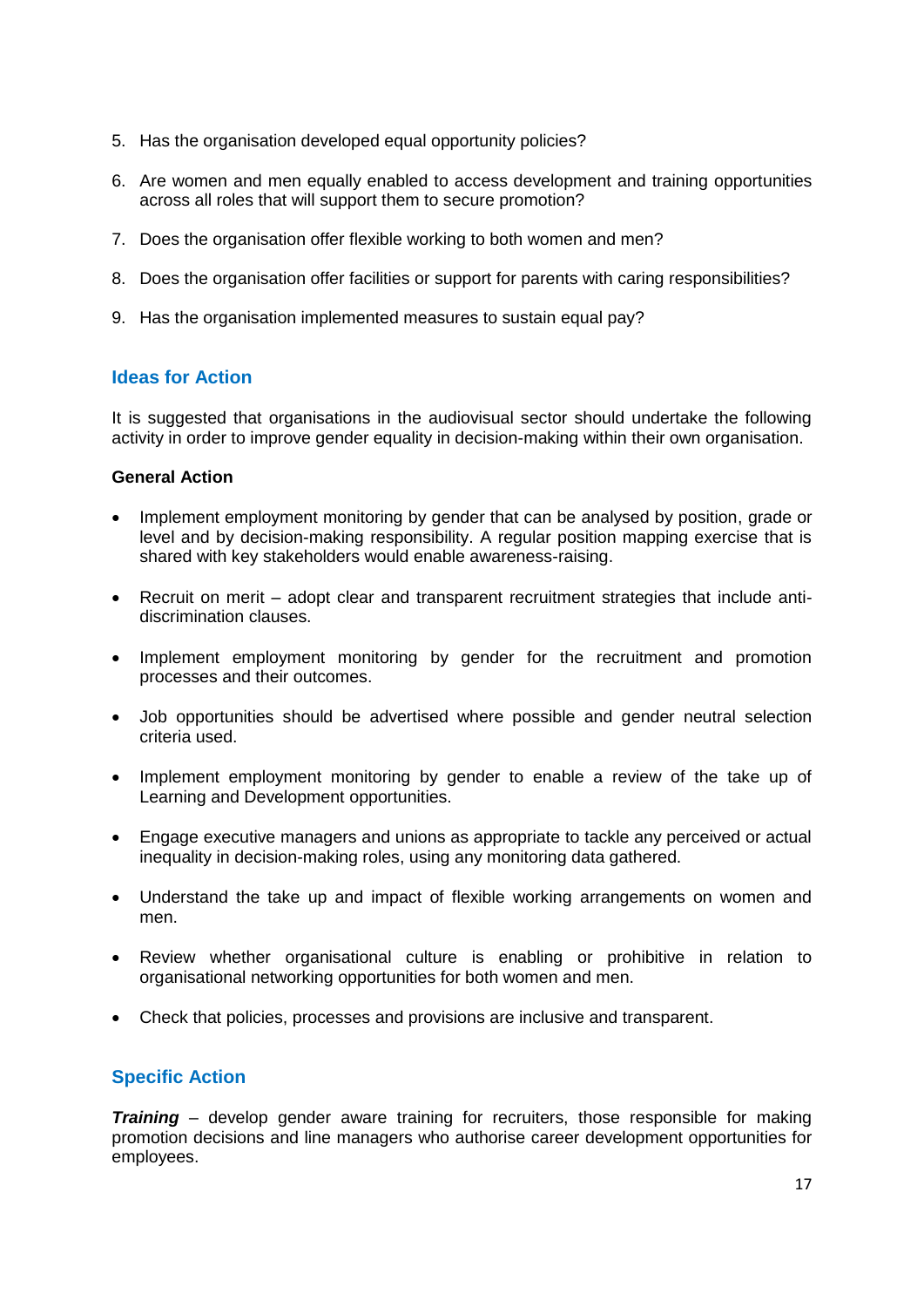*Mentoring* – offer gender aware mentoring opportunities for non-executive staff to support their development and exposure to executive individuals and work at an executive level.

**Positive action** – where appropriate develop positive action initiatives or activity to improve women's access to leadership opportunities and to support their development whilst in a leadership position.

\_\_\_\_\_\_\_\_\_\_\_\_\_\_\_\_\_\_\_\_\_\_\_\_\_\_\_\_\_\_\_\_\_\_\_\_\_\_\_\_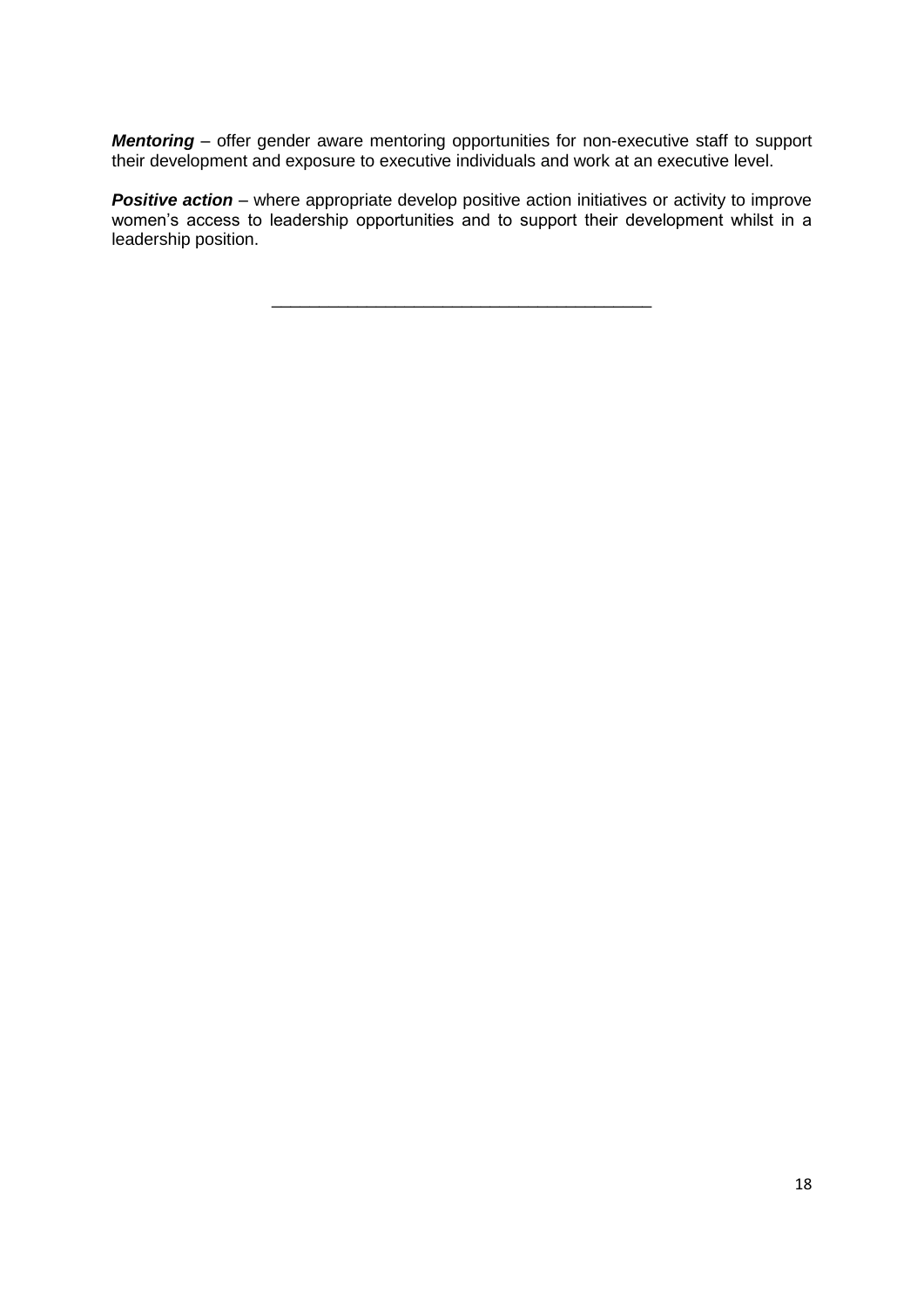# **The Reconciliation of Work and Personal life: Work-Life Balance** \_\_\_\_\_\_\_\_\_\_\_\_\_\_\_\_\_\_\_\_\_\_\_\_\_\_\_\_\_\_\_\_\_\_\_\_\_\_\_\_

### **Introduction**

The European Social Model has a vision for the future of the employment relationship that seeks to balance the interests of individuals, employers and society in order to deliver performance, engagement and fairness.

The aim is a position where work is rewarding for employees and employers and of benefit to society. For employees, the aim includes: security; choice, flexibility and control over working hours; autonomy and control over the pace and timing of work and the working environment; fair balance between resting and working time; a say in the critical decisions that affect their futures; and the right balance between effort and reward.

From an employer"s perspective, work should be productive and efficient, aim to involve and engage employees, and encourage their contribution to organisational success. And from a society perspective, work should be socially aware, ethical, and sustainable.

Work-life balance is an important element of the EU social model, the interconnection of quality of working life and productive workplace. This topic has also been high on the EU agenda, in particular since the publication of the 2008 EC consultation document on "A better work-life balance: stronger support for reconciling professional, private and family life", which proposed the revision of maternity leave arrangements<sup>12</sup>. In addition, Directive 2010/18/EU of March 2010 provides for the improvements in parental leave as agreed by the European social partners $^{13}$ .

Work-life balance is however about more than just maternity, paternity and parental leave, and applies across the range of caring responsibilities and life beyond the workplace.

The world of work is changing, both the structure of the labour market and the types of work. Employees are the 21st century organisation"s greatest asset. The nature of work itself has also changed dramatically over the past 20 years:

- The intensity of work has increased: average working hours are shorter, but work is carried out faster. Intensification affects all countries in the EU, all industry sectors and all occupational categories.
- Changes in technology (IT and telephony) have given employers more flexibility in terms of how they ask people to work, and employees' potential flexibility in how they respond to work.

Good work-life balance policies and practices help meet these changes. They are good for business as well as employees.

 $12$ <sup>12</sup> COM(2008)635: [http://eur-lex.europa.eu/LexUriServ/LexUriServ.do?uri=COM:2008:0635:FIN:EN:PDF.](http://eur-lex.europa.eu/LexUriServ/LexUriServ.do?uri=COM:2008:0635:FIN:EN:PDF)

<sup>&</sup>lt;sup>13</sup> COUNCIL DIRECTIVE 2010/18/EU of February 2010 implementing the revised Framework Agreement on parental leave concluded by BUSINESSEUROPE, UEAPME, CEEP and ETUC and repealing Directive 96/34.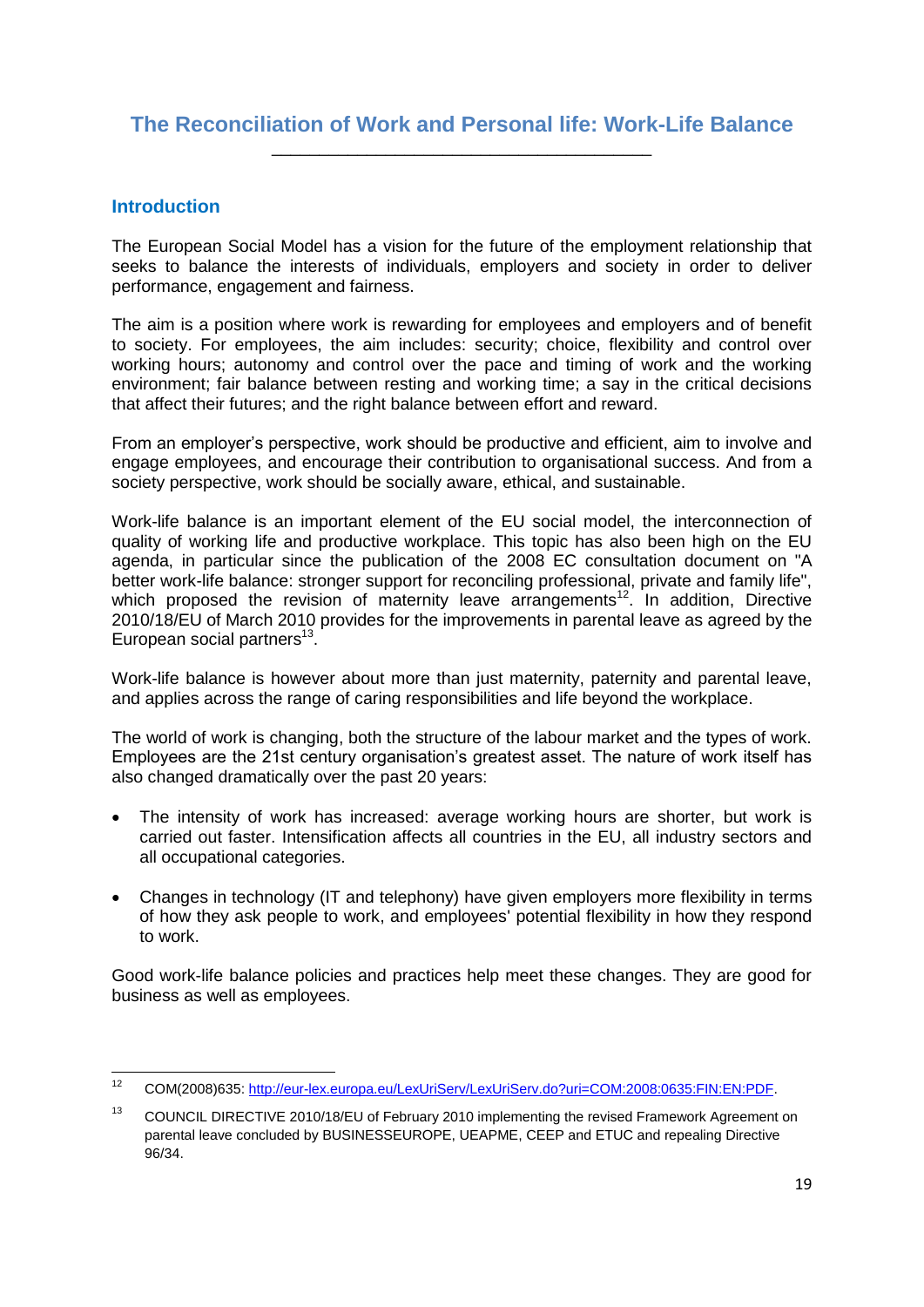# **The benefits of a good work-life balance**

The benefits to the employer of providing work-life balance initiatives at work include:

- Increased productivity;
- Improved recruitment and retention;
- Lower rates of absenteeism:
- Reduced overheads:
- Enhanced employee satisfaction;
- Promotion of workplace equality.

For employees there may also be real benefits:

- The opportunity to retain continuity of employment during life changes;
- A reconciliation of time available for both work and family;
- A reduction in stress.

The similarity of the benefits for both employer and employee illustrates how this can result in a "winning" position for both parties at work.

The European social partners have noted, when reviewing progress of their FoA, that worklife balance initiatives also help to address other issues necessary to improve gender equality:

- Increasing the number of women in managerial positions;
- Working against gender stereotyping in work roles;
- Encouraging fathers to take paternity and parental leave.

Successful policies to support work-life balance need to be tailored to the needs of individual women and men, bearing in mind that these change through working life. It is also important to recognise the employer"s needs; for example, to provide a 24 hour/7 day broadcasting service, and the film production process of rehearsals, shooting and recording. The best results are achieved through dialogue between the social partners. Indeed, the European social partners found that bipartite action has been crucial to deal with this issue.

Organisations within the audiovisual sector across the EU have found numerous ways of supporting their employees' efforts to find a good work-life balance while maintaining output. The tools used have varied greatly from organisation to organisation and from individual to individual. These policies need to be regularly reviewed and adapted to respond effectively to changing needs.

It is critical when considering working arrangements which support the reconciliation of work and family life that these can be taken up on a voluntary basis by both women and men, and are designed in a way that does not undermine their long term participation and position on the labour market. Some of the practices aiming at creating a better work-life balance may have adverse effects on the careers of women in particular. Indeed, surveys show that flexible working practices are more used by women than men. In many cases, this has resulted in, inter alia, career stagnation, a pay-gap and lower pensions. It is vital that persons who have a work pattern to support their work-life balance also have equal access to promotion, training and education for career development.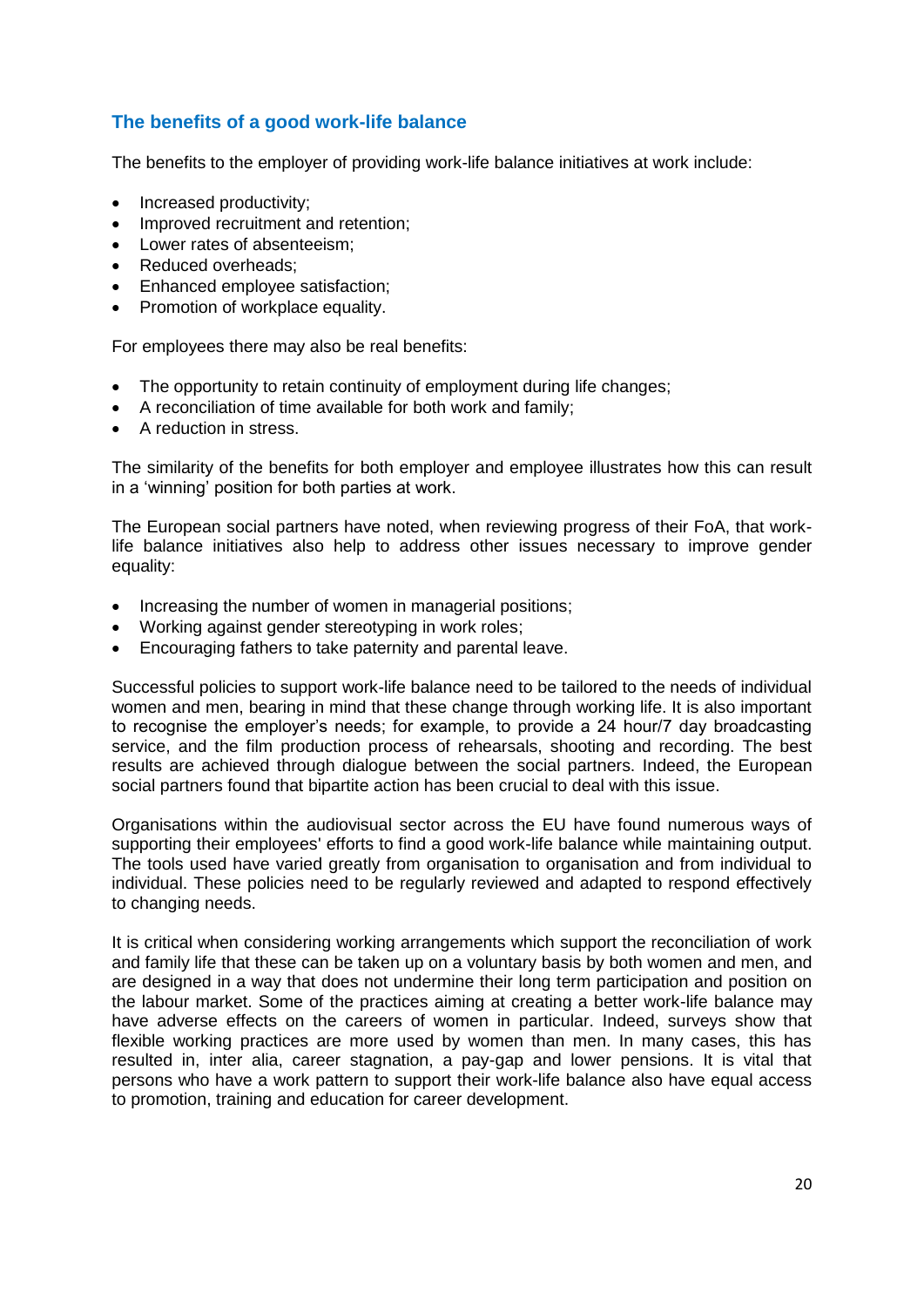## **Key elements to support work-life balance programmes**

Examples of working practices which are already in place in the audiovisual sector in the EU and which support a work-life balance include:

- Making available a mix of various working arrangements that allow for flexibility in working time or the organisation of work, such as:
	- part-time working,
	- job-sharing,
	- reduced working hours,
	- compressed working week,
	- school term-time working,
	- staggered or gliding hours,
	- time-off,
	- ad hoc home working,
	- parental leave arrangements,
	- career breaks and sabbaticals,
	- childcare facilities.

It is necessary to ensure employees are aware of the new ways of working; practical ideas include:

- Organisation awareness-raising schemes to promote take-up of flexible work options;
- Information campaigns about leave possibilities available to both women and men and encouraging parents to share leave periods much more equally.

#### **Recommendations**

Best practice guidelines include:

- Review business and employee requirements in terms of meeting customer needs, employee satisfaction and ensuring compatibility with relevant legislation;
- Consider possible solutions for those with caring responsibilities;
- Research other organisations' experiences;
- Have success measures, including productivity indices, labour turnover, sickness and absence rates;
- Raise awareness to encourage men to equally share leave periods;
- Consult with management and worker representatives about implementation;
- Support management through implementation;
- Monitor progress and amend as appropriate.

#### **Self-Employed persons**

In its Communication, "A better work-life balance: stronger support for reconciling professional, private and family life", the European Commission recognised that balancing family life and work is a challenge not only for men and women employed by others but also for the self-employed.

There are many persons who work in a self-employed capacity within the audiovisual sector across a huge range of occupations. The nature of these may be incidental but in some